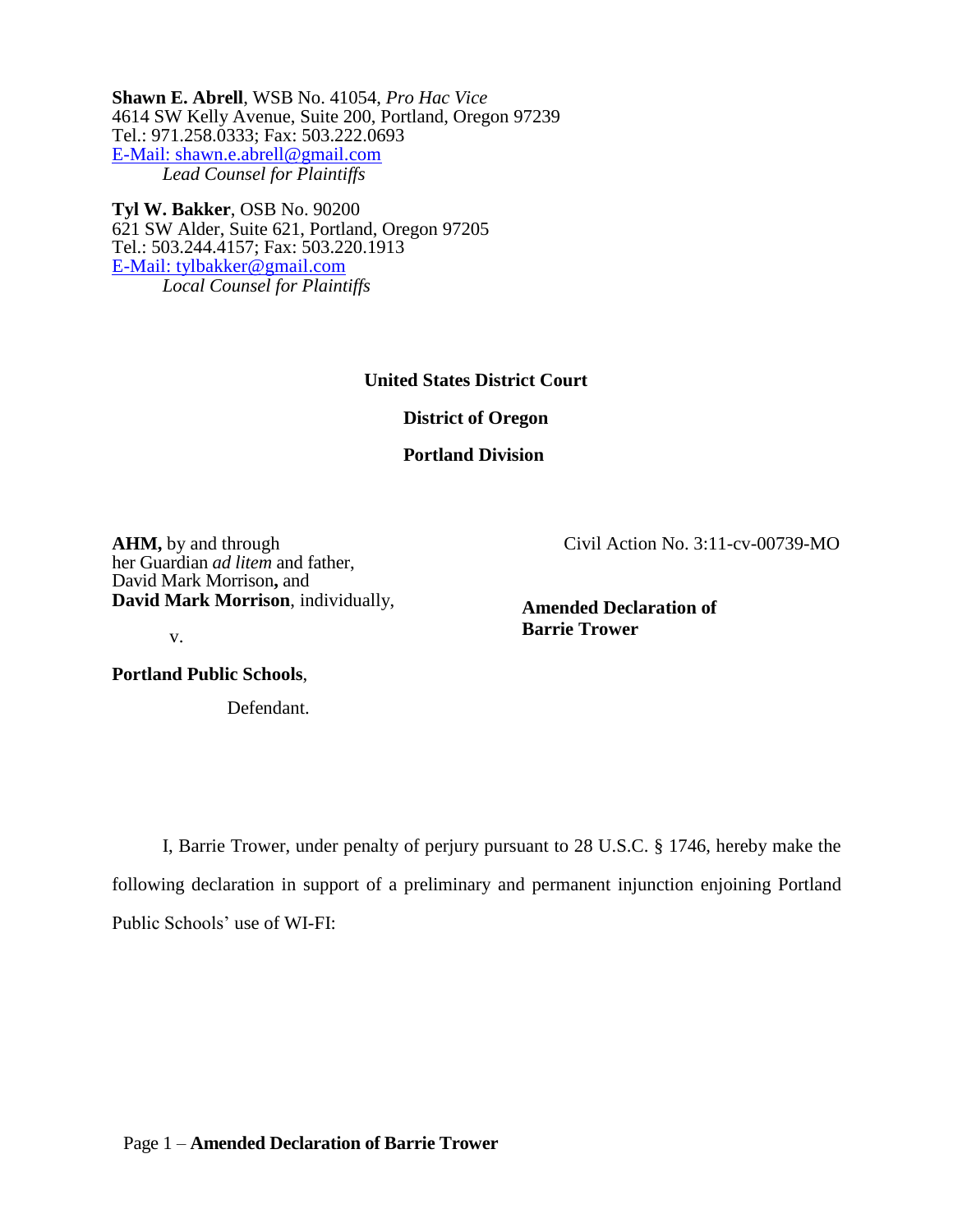#### **Background**

1. I trained at the Government (Ministry of Defense) microwave warfare establishment(s) early in the 1960s covering all aspects of microwave (MW) radiation technology, uses and health dangers. Later works included underwater bomb-disposal, which incorporated MW technology.

2. In the late 1960's and 1970's a part of my task was to extract confidential (hitherto secret) information from master criminals, terrorists, and spies. This included Cold War MW technology.

3. My first degree is in Physics with a specialization in microwaves. My second degree is a research degree. I have a teaching diploma in human physiology. Before retiring, I taught advanced physics and mathematics at South Dartmoor College.

4. I am Scientific Advisor to the Radiation Research Trust and the H.E.S.E. (Human Ecological Social Economical) Project.

5. I am the author of both Tetra Reports for the Police Federation of England and Wales and the Public and Commercial Service Union.

6. In April 2010, I gave a speech for the King of Botswana.<http://www.magdahavas.com/wor> dpress/wp-content/uploads/2010/08/Barrie\_Trower\_SA.pdf. I hereby adopt and incorporate by reference my opinions and findings therein.

7. My work is done entirely free of charge and I have never accepted money from any person or organization in the years I have been doing this research. I consider myself absolutely independent.

8. I reserve the right to amend to add new studies as they may become available through the time of trial.

### **Origins**

9. To my knowledge, 'microwave' or 'radiowave sickness' was first reported in August 1932 with the symptoms of severe tiredness, fatigue, fitful sleep, headaches, intolerability and high susceptibility to infection. Hecht, K *et al.*, *Overloading of Towns and Cities with Radio*

#### Page 2 – **Amended Declaration of Barrie Trower**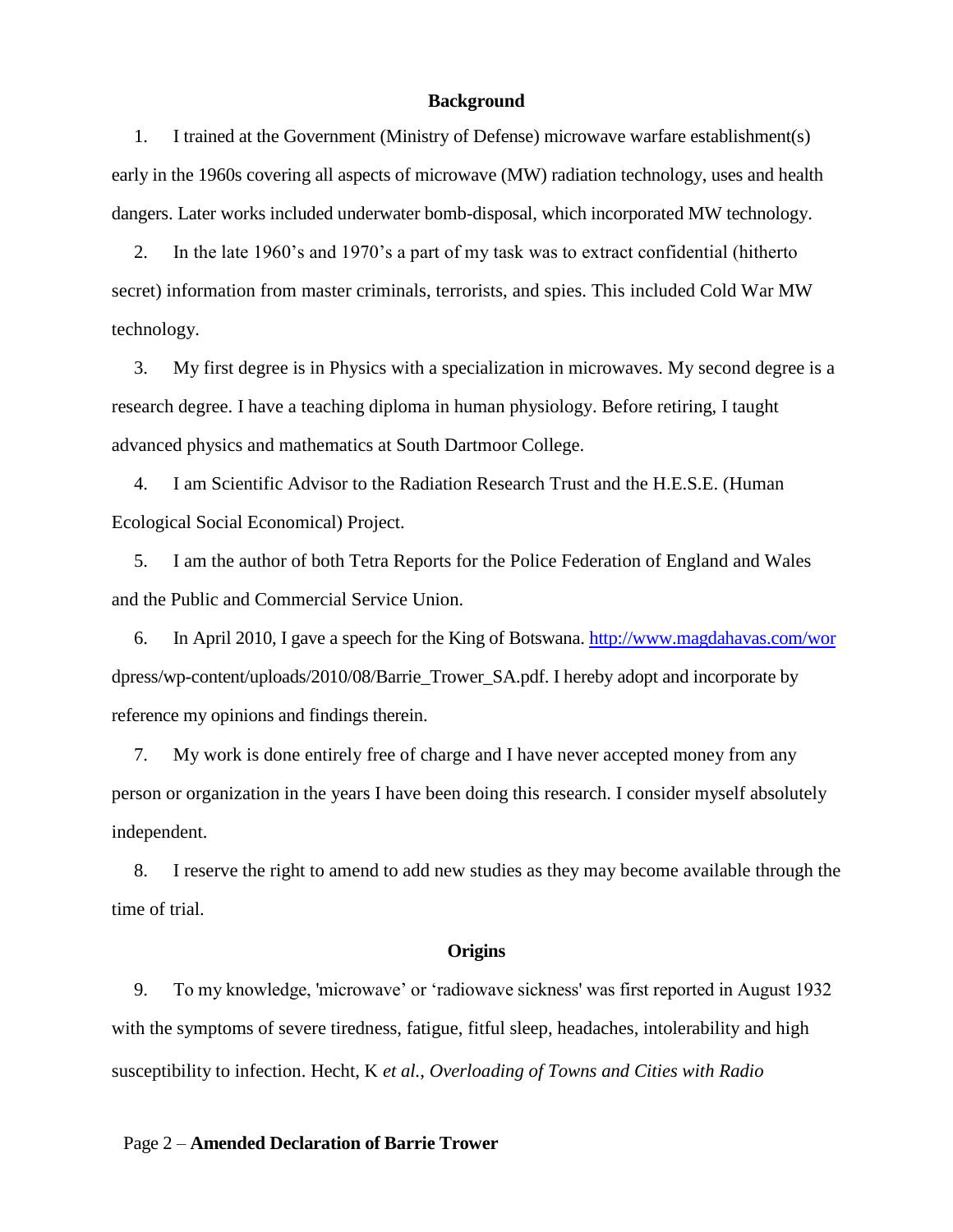*Transmitters (Cellular Transmitter): A hazard for the human health and a disturbance of ecoethics*, International Research Centre of Healthy Ecological Technology (IRCHET), Berlin-Germany, at  $1 \nvert 3$  (2007). These symptoms were reported to be from athermal (which are sometimes also called subthermal or microthermal) effects.

10. By 1971, the US Naval Medical Research Institute (NMRI) referenced 2300 research articles listing in excess of 120 impairments and illnesses attributed to radiofrequency and microwave radiation. Biography of Reported Biological Phenomena (Effect) and Clinical Manifestations Attributed to Microwave and Radio-Frequency Radiation, Research Report. MF12.524.015-0004B, Report No. 2. NMRI, National Naval Medical Centre (1971). Under the Freedom of Information Act, extracts from published US Defence Intelligence Agency (DIA) Documents confirmed the NMRI research and stated: 'If the more advanced nations of the West are strict in enforcement of stringent exposure standards, there could be unfavourable effects on industrial output and military functions,' in order to protect industrial profit and military function, and to avoid litigation from military employees. It was suggested that governments in the West chose a safety level compatible to industrial output and military function. The governments that adopted the thermal level only denied and still to this day deny any adverse effect from subthermal levels. DIA Documents: DST - 1810S - 076-76, ST-c5-01-169-72, DST-18105-07476 (1972-1983).

11. In 1975, after an extensive study, the United States DIA warned all of its personnel of the risk from low-level microwaves including illnesses ranging from microwave sickness (flu like symptoms, depression, suicidal tendencies) to cancers and leukaemia. *Biological effects of electromagnetic radiation (radiowaves and microwaves) – Eurasian Communist Countries*, Defence Intelligence Agency: DST-1810S-074-76, March (1976).

#### Page 3 – **Amended Declaration of Barrie Trower**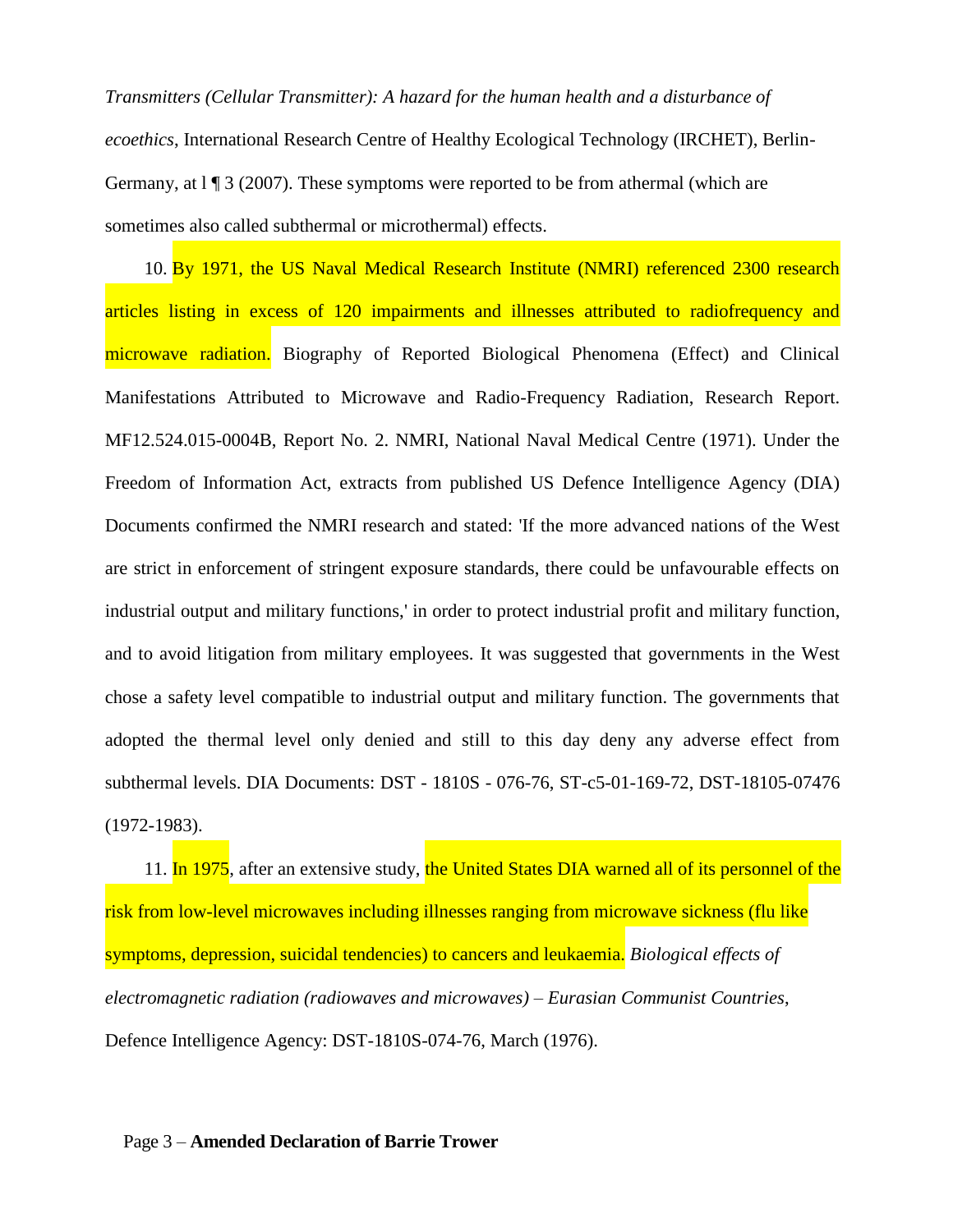12. During the Cold War, the Russian Embassy microwaved the United States Embassy in Moscow with low-level microwaves for many years from across the road; why and how is outside the scope of this Declaration. After changes of staff for serious neurologic impairments, miscarriages, multiple cancers / leukaemias and other illnesses to both male and female employees and their children, the late John R. Goldsmith, M.D., was invited to investigate this matter. His investigative report on this incident showed that continuous, long-term low-level microwaves were responsible for those illnesses. Goldsmith, J. R., *Radiofrequency Epidemiology*, Environmental Health Perspectives, Vol 105, at 1585, Supp 6, Table 8, Dec (1997). Dr. Goldsmith held 11 Professorships and was the World Health Organization (WHO) representative for Europe. Interestingly, the power of the microwaves used by the Russians in some cases was less that the power used by modern-day transmitters, with the average ranging  $<$ 0.02 – 0.05  $\mu$ W/cm<sup>2</sup> and the maximum ranging  $5 - 18 \mu W/cm^2$ . Goldsworthy JR. Epidemiological evidence of radiofrequency radiation (microwave) effects on health in military, broadcasting, and occupational studies, Intl J Occ and Env Health, 1:47-57, 1995. [http://www.radiationresearch.org/goldsworthy\\_bio\\_weak\\_em\\_07.pdf.](http://www.radiationresearch.org/goldsworthy_bio_weak_em_07.pdf) Dr. Goldsmith's warning on health and fertility: [http://omega.twoday.net/stories/1755556/.](http://omega.twoday.net/stories/1755556/)

13. Debriefing spies during The Cold War extended my military education into the full diversity of stealth microwave warfare and communication systems. In so doing, I learned a list of approximately 30 pulse frequencies that could induce some 50 physical and mental ailments by entrainment.

14. As soon as ordinary MW transmitters became commonplace, residents started to complain of neurologic impairments, illnesses and later of cancer clusters. Independent researcher Sue Webster took data from just 19 transmitters and found approx 92 cancers (breast, thyroid, bowel, leukaemia), where the average age of those affected was roughly only 39. Health

Page 4 – **Amended Declaration of Barrie Trower**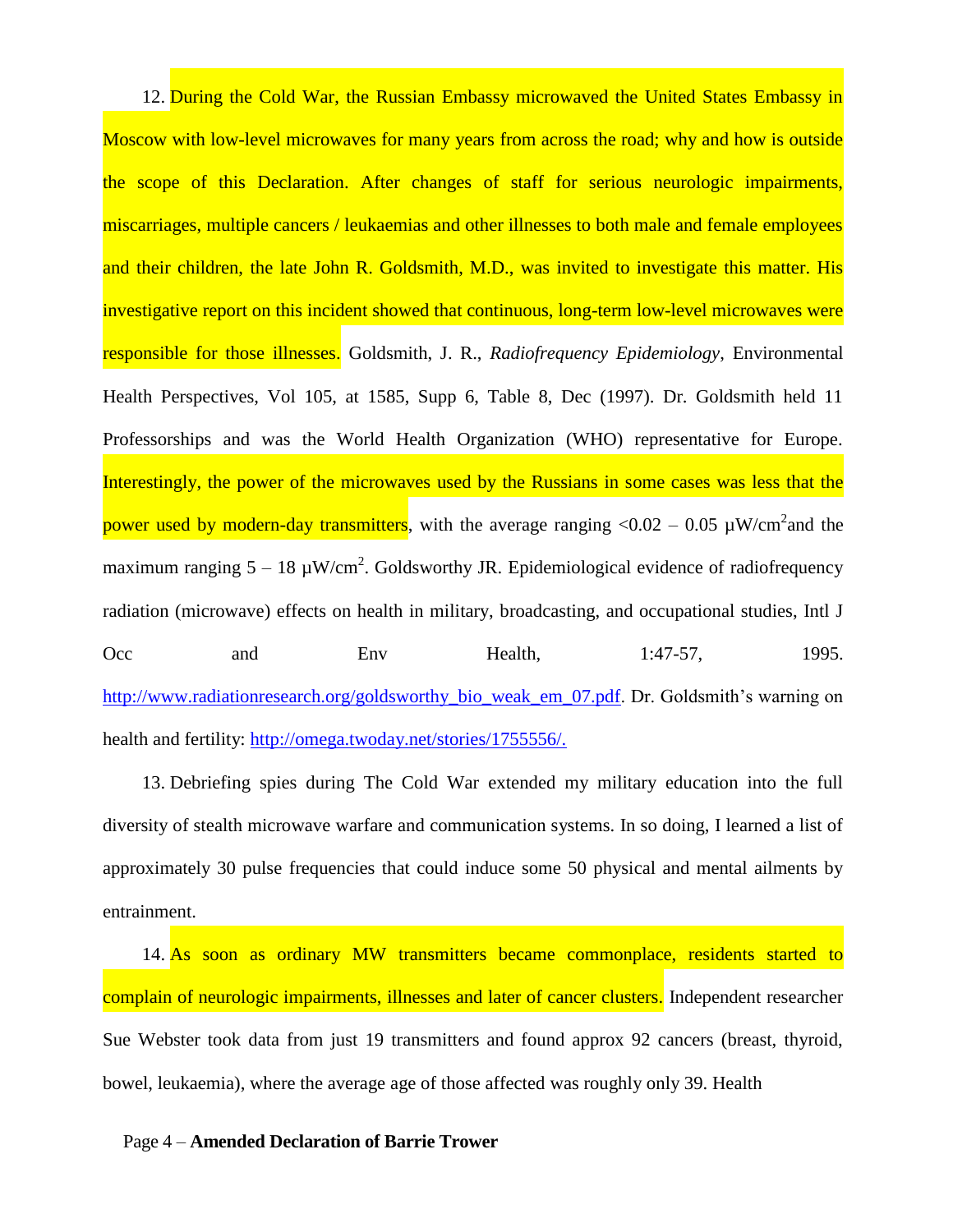Dangers from Wireless Laptops, Sue Webster was quoted in Canceractive's ICON magazine in January 2003 article,<http://www.canceractive.com/s> hop/product.php?productid=16157&cat=255&page=1.

15. Microwave sickness was well documented by 1997, when over 100 further research documents pertaining to it were referenced. Grant, L., *Microwave Sickness*, Electrical Sensitivity News, Vol I No 6, Vol 2 Nos 1-4 (1997).

16. Portland Public Schools are transmitting electromagnetic, specifically MW, frequencies at low exposure levels compared to thermal levels. However, these exposure levels are very high compared to natural background levels at the frequencies deployed: 2.45 GHz and 5 GHz frequency, which means between 2.45 and 5 billion cycles per second. When I realized that power densities and frequencies similar to those used as weapons during the Cold War were being used as WI-FI in schools, I decided to come out of retirement and travel around the world free of charge and explain exactly what the problem is going to be in the future.

17. HAARP – High Frequency Active Auroral Research Program – was originally researched by Sister Dr. Rosalie Bertell, who investigated its electromagnetic interference to our atmosphere. HAARP reflects electromagnetic waves off the ionosphere and can influence any part of the air or land on this Planet. This has the potential to cause physiologic and neurologic effects on humans, animals and plants.

18. The paradox of course is how **microwave radiation can be used as a weapon** to cause impairment, illness and death and at the same time be used as a communications instrument. Therefore, WI-FI cannot be safe for the schoolchildren and teachers exposed to it. Also, there still exists an ongoing stealth microwave warfare industry, continuing from the 1950's.

#### Page 5 – **Amended Declaration of Barrie Trower**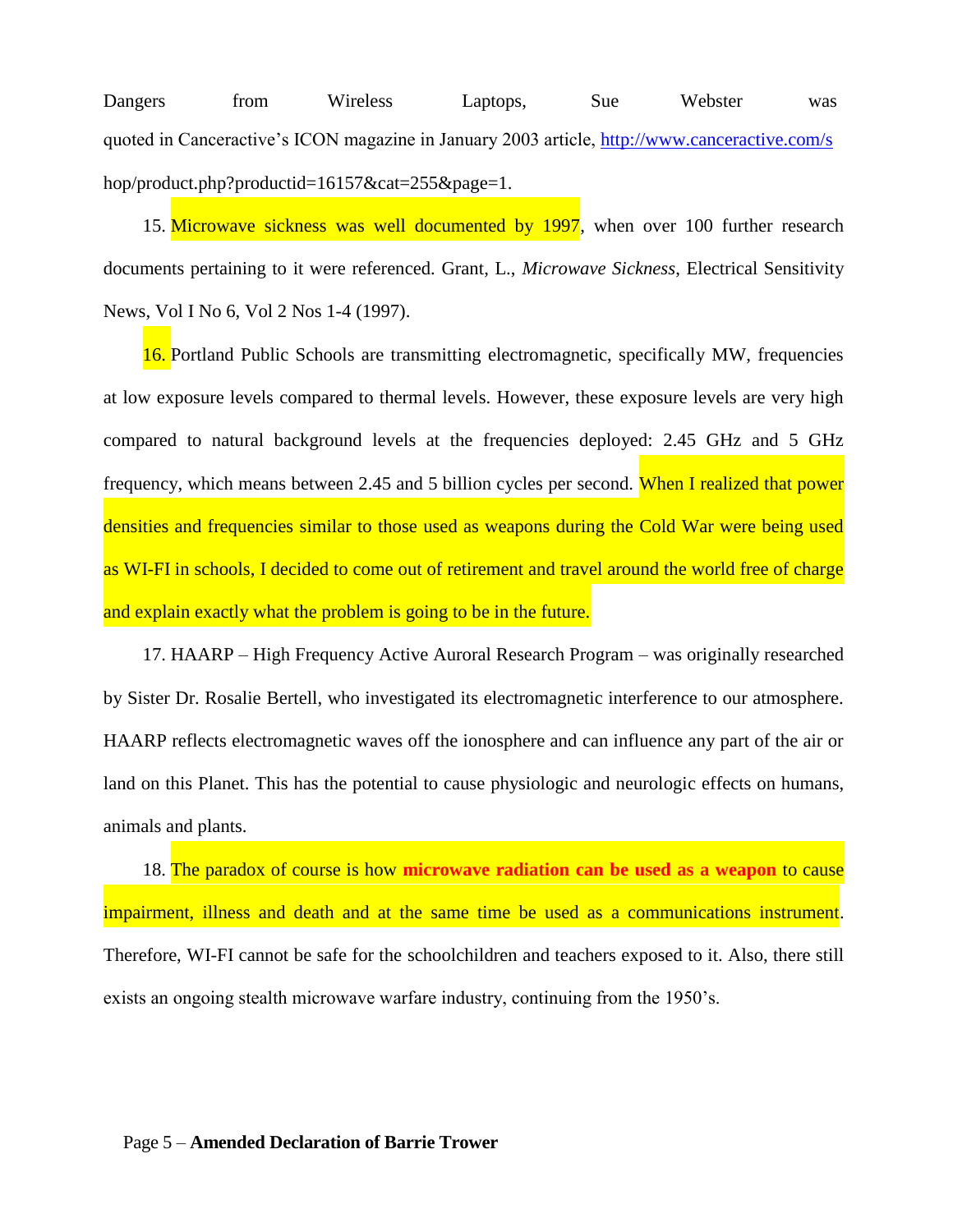#### **Technology**

19. The International Commission for Non-Ionizing Radiation (ICNIRP) classifies microwaves as electromagnetic waves from 300 MHz to 300 GHz. ICNIRP Guidelines, Guidelines for Limiting Exposure to Time-Varying Electric, Magnetic, and Electromagnetic Fields (Up to 300 GHz), Health Physics April 1998, Vol 74, No 4, 522, [www.icnirp.de/documents/emfgdl.pdf.](http://www.icnirp.de/documents/emfgdl.pdf) Therefore, everything discussed in this report is in the microwave 'band.'

20. Microwaves react very differently in our water-based bodies than do radio waves. The term 'Radio Frequency' is often used to describe MW-based communications systems**. It is important that the term 'Radio Frequency' is not associated solely with Radio Waves, but rather primarily with Microwaves.** Microwaves are the preferred medium for communication, over radiowaves, due to their *superior penetrative properties*. Penetration occurs in living tissues in particular, with more absorption due to water content; and microwaves will also penetrate most dwellings and other buildings.

21. What is all this really about? Imagine the field around a magnet and imagine ordinary everyday static electricity. If you put the force field from the magnet with the force field from the static electricity, you make a wave. This is called an electromagnetic wave. There are lots of different types of electromagnetic waves, but they are all made of the same two things, magnetic and static fields. The main difference between these waves is their wavelength or the length of the wave, hence the number of waves that can be produced per second, i.e. the frequency. All electromagnetic waves are included in a table called the electromagnetic spectrum.

22. At one end of this electromagnetic spectrum you have the very shortest lengths, namely cosmic, gamma rays and x-rays, and at the other end of the spectrum you have the very long ways, namely TV and radio. Physicists sometimes take the radiofrequency spectrum further yet, all the way to extreme low frequency (ELF), such as the electrical power frequency. All

#### Page 6 – **Amended Declaration of Barrie Trower**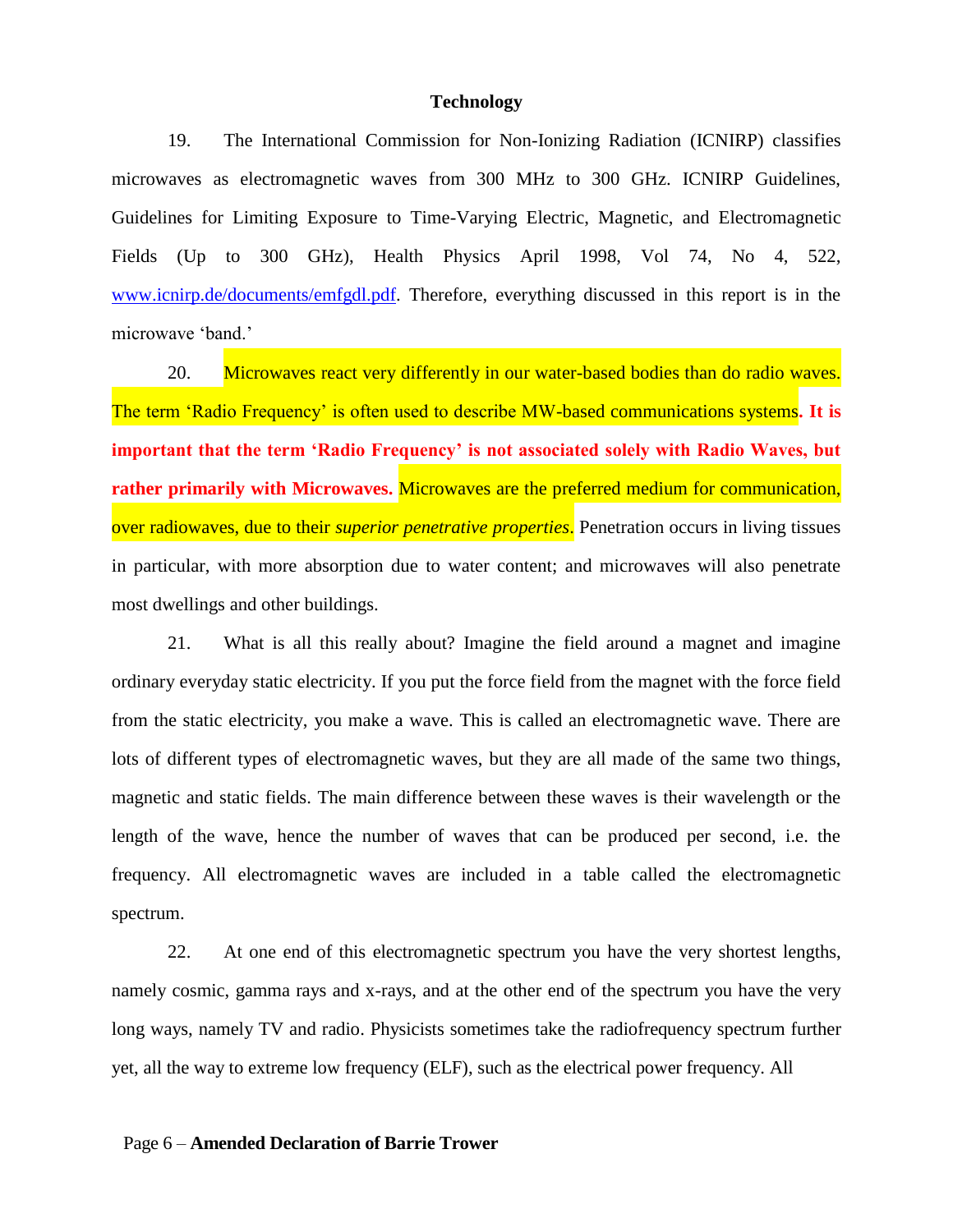waves have the same basic properties: they can be reflected, diffracted, and they all travel at the same speed, which is the speed of light. For interest, if you were one wave of light you would be able to travel around the world nearly seven times every second; that is the speed of light. The electromagnetic spectrum is ordered; starting with the shortest wave end you have cosmic and gamma rays, x-rays, ultra-violet, visible light, infra-red, microwaves, TV and radio being the longest, in that order. The ultra-violet and higher frequencies are known as ionizing waves; and they are damaging to the body. Longer than ultraviolet and visible light is the radiofrequency side of the spectrum, which is also damaging. **The microwaves deployed for the WI-FI system are on this radiofrequency side of the electromagnetic spectrum**. I will be discussing microwaves and health herein.

#### **Adverse Health Effects**

23. There is a plethora of extensive, well-researched documents from around the world highlighting impairments and illnesses caused by MW radiation. **These papers (in their thousands) discuss adverse health outcomes caused by low-level (below thermal) microwaves as: arrhythmia, heart attack, cell death, diseases of the blood, interference to bone marrow, brain tumours, DNA damage, altered calcium level in cells, reduction in night-time melatonin, suppression of the immune system, arthritis, rheumatism, skin problems, lymphatic diseases, vaginal discharge, vascular system disease, tinnitus, leukaemia, childhood cancer, sleep problems, mental problems involving depression, irritability, memory loss, difficulty in concentrating, headache, dizziness and fatigue, suicidal tendencies, miscarriage and infertility.**

24. Some have asserted that such symptoms and illnesses are psychogenic. For example, when a neighbourhood sees the erection of a transmitter, subsequent health problems are often attributed to that transmitter. Psychologically the mast is deemed to have caused the illnesses. However, an argument against this is the many cases where disguised, **stealth, or concealed transmitters have been erected without local knowledge and similar illnesses still occur.**

Page 7 – **Amended Declaration of Barrie Trower**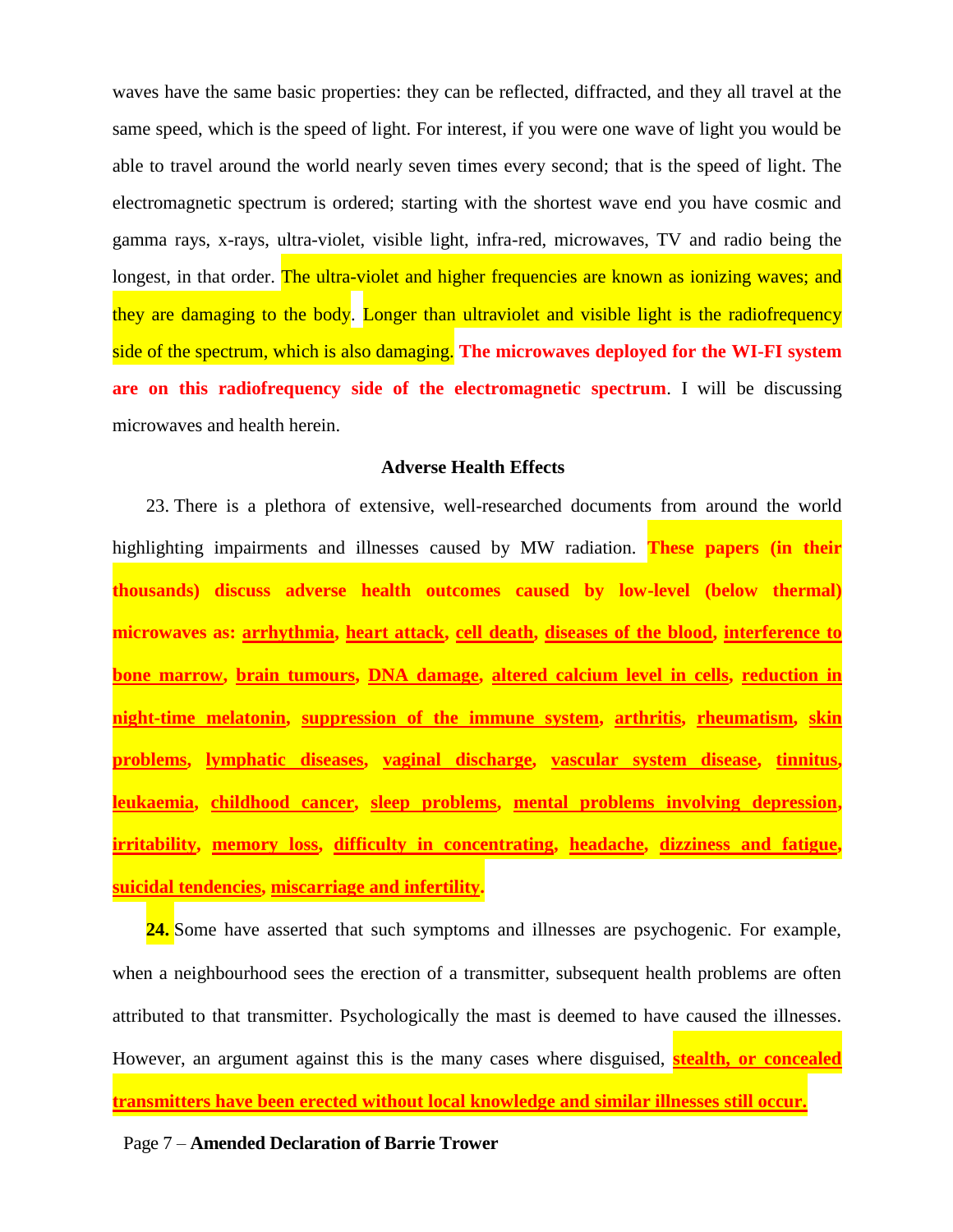Moreover, when similar conditions arise in animals near new transmitters, and in laboratory trials under controlled circumstances, the animals do not have such a psychologic component, yet still respond similarly in the ways that humans do.

25. Advancement in microwave technology since the Cold War necessitated concurrent experimentation. Thousands of research studies exist concerning ill effects from low-level, below thermal irradiation levels, involving almost every organ in the body. Possibly the most comprehensive explanation for this phenomenon is written by Dr. A. Goldsworthy of Imperial College London: *The biological effects of weak electromagnetic fields* (2007), http:tinyurl.com/2nfujj; also: a.goldsworthy@imperial.acuk.

**26.** Before I go further, I wish to comment on the telecommunication industry's own research. In February 2007, I was invited to give a short presentation concerning low-level microwave irradiation and cancer at London's Great Ormond Street Hospital for Children. One of the other speakers present was Dr. George Carlo. Sharing the same hotel afforded me the opportunity to engage in several conversations with Dr. Carlo during the two days we were in London. Dr. Carlo explained how he was commissioned by the mobile industry to conduct research on its products. His study (www.health[/concerns.org\)](http://concerns.org/) involved 200 research doctors and 15 epidemiological studies (1993-1999), at a cost of 28.5 million US dollars. 'Our data showed *increased risk to children*, concerning tumours, genetic damage and other problems,' explained Dr Carlo. He continued, **'my results were suppressed by the telecommunications industry.'**

27. Further discussion of industry influence is warranted as The University of Berne, Switzerland, published a data synthesis of 59 research studies involving ill health from low-level MW irradiation. The Department of Social and Preventive Medicine concluded: 'Studies funded exclusively by industry reported the largest number of outcomes, but were least likely to report a

#### Page 8 – **Amended Declaration of Barrie Trower**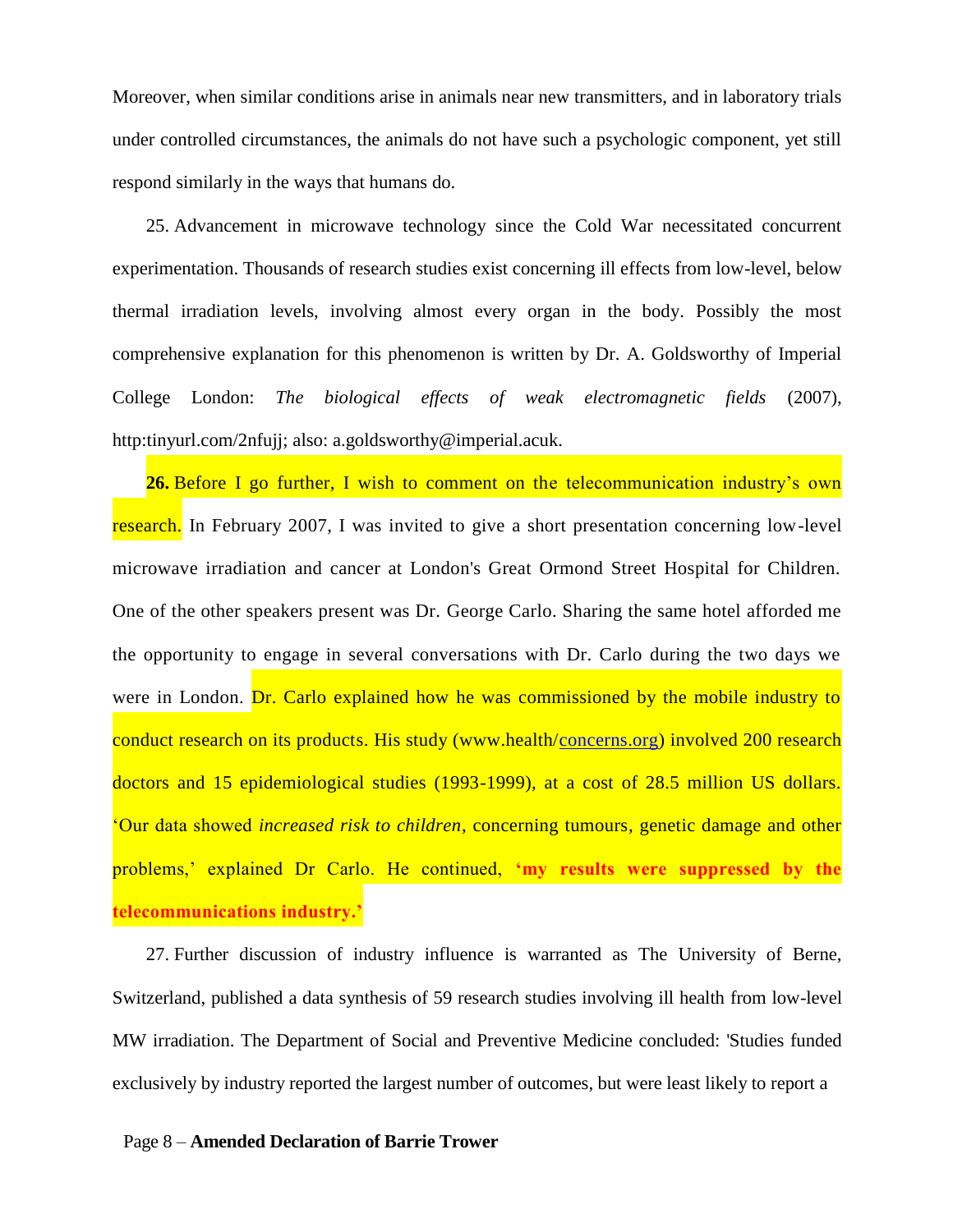statistically significant result. The interpretation of results \* \* \* should take sponsorship into account.' Huss, A. *et al*., Source of Funding and Results of Studies of Health effects of Mobile Phone Use: Systematic Review of experimental Studies, (2006), University of Berne, Finkenhubelweg II, Switzerland [\(egger@ispm.unibe.ch\)](mailto:egger@ispm.unibe.ch).

28. **Moreover, the 'Journal of Industrial Medicine' published the fact that industrial affiliation was being concealed by research scientists, suggesting that biases from conflicting interests in risk assessments cannot be evaluated properly**. Hardell, L., *et al*., *Secret Ties to Industry and Conflicting Interests in Cancer Research*, American Journal of Industrial Medicine, at l, May (2006), [Wiley-Liss Inc.]; [www.interscience.wiley.com;](http://www.interscience.wiley.com/) Dept of Oncology, University Hospital, Orebro University, Sweden. Examples of these problems from Sweden, the United Kingdom and the United States are presented.

29. Notwithstanding industry's attempts to influence research, even their own studies continued to find adverse health effects. One example is a worldwide epidemiological study (commissioned by T-Mobile, on its own product) that concluded, 'On the cellular level, a *multitude of studies* found the type of damage from high frequency electromagnetic fields which is important for cancer initiation and cancer promotion.' Mobile Telecommunications and Health, ECOLOG Institute, Sec 7, April (2000) [\(mailbox@ecolog-institut.de\)](mailto:mailbox@ecolog-institut.de). This document also describes DNA damage on the same page.

**30.** The US Environmental Protection Agency (EPA) recommended that electromagnetic radiation (which includes WI-FI radiation) be **classified as a 'probable human carcinogen**.' United States Environmental Protection Agency, Evaluation of the Potential Carcinogenicity of Electromagnetic Fields, External Review Draft, No. EPAl600/6-901005B, October 1990. **With many new studies since 1990, there is certainty that microwave radiation in particular is carcinogenic.**

## Page 9 – **Amended Declaration of Barrie Trower**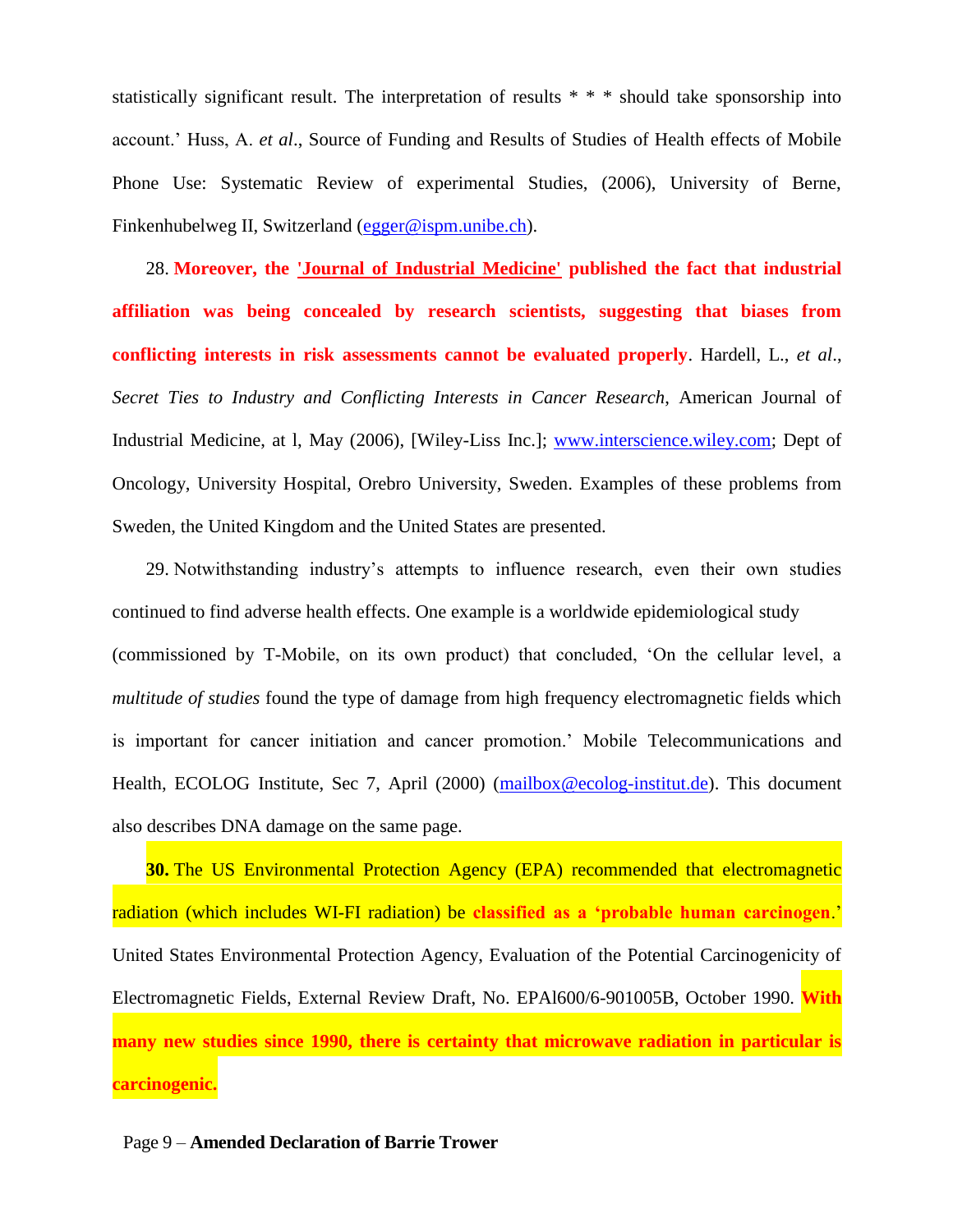31. Following a spate of illnesses in their practices, on October 9, 2002, **a group of doctors produced the Freiburger Appeal.** <http://omega.twoday.net/stories/555926/,> scroll down for cluster listing. Initially signed by 270 medical consultants, scientists, GPs, MPs and physicians, it now has many thousands of signatories worldwide. It is a warning to decision-makers concerning illnesses from low-level microwaves. **This appeal lists 13 severe, chronic illnesses and various disorders involving: behaviour, blood, heart, cancers, migraines, tinnitus, susceptibility to infections and sleeplessness, all of them ascribed to 'pulsed microwaves from mobile communications technology.**' *Interdisziplina re Gesellschaft fur Umweltmedizin*

*e. V*. <http://www.e-smognrw.denews/skandal/wewelsburg/HESEProject!FreiburgerAppell/Liv> elistenderunterschriftensammlungfurdenFreiburgerAppellArztelists.htm.

32. During September 2002 at the University of Vienna, 19 of the world's top scientists met to discuss electromagnetic waves. This was known as the Catania Resolution. They stated 'we take exception to arguments suggesting that weak, low-intensity EMF cannot interact with tissue. **There are plausible mechanistic explanations for EMF-induced effects that occur below present ICNRP guidelines and exposure recommendations by the EU.**'

33. An international study of schools near cell towers or with a cell tower on school premises published a list of impairments and illnesses amongst staff and students, finding with large numbers of cancer clusters and other illnesses. There were 47 cancer clusters. Schools and Cell Tower Antennaes, 2003,<http://members.aol.com/gotemf/emf/schools.htm;> [www.omega.tw](http://www.omega.tw/) [oday.net/stories/55592.](http://oday.net/stories/55592.)

34. Another report, *School References (school and cell tower antennas)* from 138 schools, dated November 2003, lists miscarriages, brain tumours, cancers, breast cancers and teachers ill within this report. One single school had transmitters on its roof in the Saint-Cyr-l'Ecole quarter of France, where eight cases of cancer were confirmed amongst children in the district.

Page 10 – **Amended Declaration of Barrie Trower**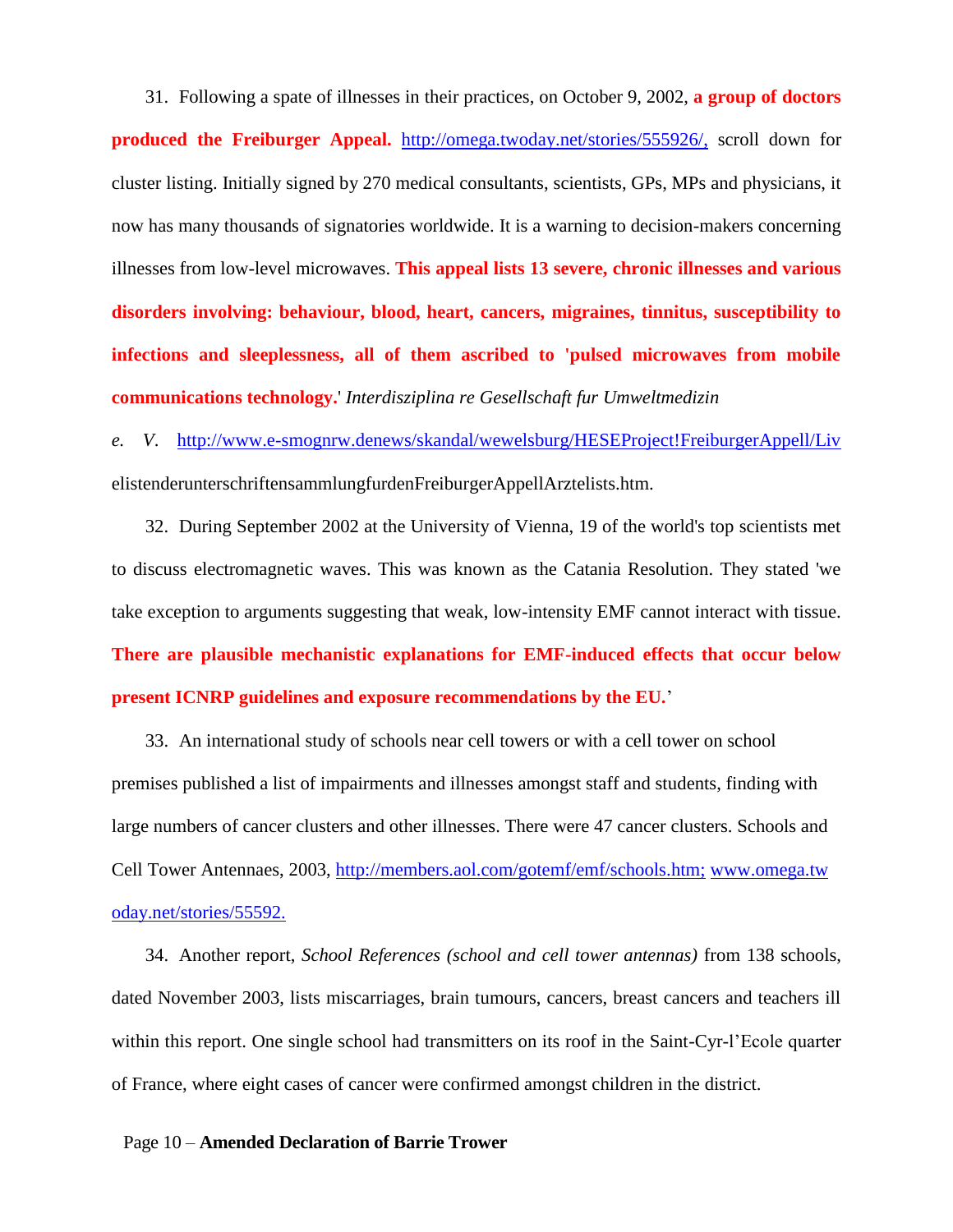35. The Stewart Report 2004 asks that anecdotal evidence be taken seriously in the absence of long-term epidemiological studies, regarding illnesses around the area of mobile phone transmitters. Such anecdotal evidence produced July 2002 refers to 92 cases of cancer around just 19 mobile phone transmitters. Other illnesses in the same paper refer to breast cancers, thyroid, bowel and blood problems. Now, of course, there are many epidemiological studies, and they are consistent in showing such illnesses and other harmful effects.

36. In 2007, an international group of scientists studied 2000 peer-reviewed and published research papers. They recommended an acceptable level of radiation of not more than  $0.6$  V/m = ~1 $\mu$ W/cm<sup>2</sup> outdoors, and 0.2 V/m = ~0.1  $\mu$ W/cm<sup>2</sup> indoors, based on the interaction between lowlevel microwaves and the cellular processes. This became known as the Bioinitiative Level, which has since been lowered by a factor of 10, to 0.01  $\mu$ W/cm<sup>2</sup>.

37. A project called EU-Reflex or European Union Risk Evaluation of Potential Environmental Hazards from Low Frequency Electromagnetic Field Exposure using sensitive in Vitro Methods shows that cells exposed to cell phone radiation exhibit chromosomal damage well below the exposure guidelines of the WHO.

38. The following studies: Naila, Hutter, Santini, Oberfeld, Bamberg, Wolf, etc. all show increased neurologic impairments and/or cancers and/or other illnesses from low-level microwave irradiation. A good summary of these studies, with details, can be found on the Radiation Research Trust's website: [www.radiationresearch.org.](http://www.radiationresearch.org/)

39. The International Association of Fire Fighters opposes the use of fire stations as transmitter sites, because of the health problems of its members. International Association of Fire Fighters, [www.iaff.org/safe/content/celltower/celltowerfinal.htm.](http://www.iaff.org/safe/content/celltower/celltowerfinal.htm.)

40. The world-renowned Irish Doctors' Association listed 70 research papers showing the dangers from low-level microwaves. Dr. Santini listed 20 similar studies; the

## Page 11 – **Amended Declaration of Barrie Trower**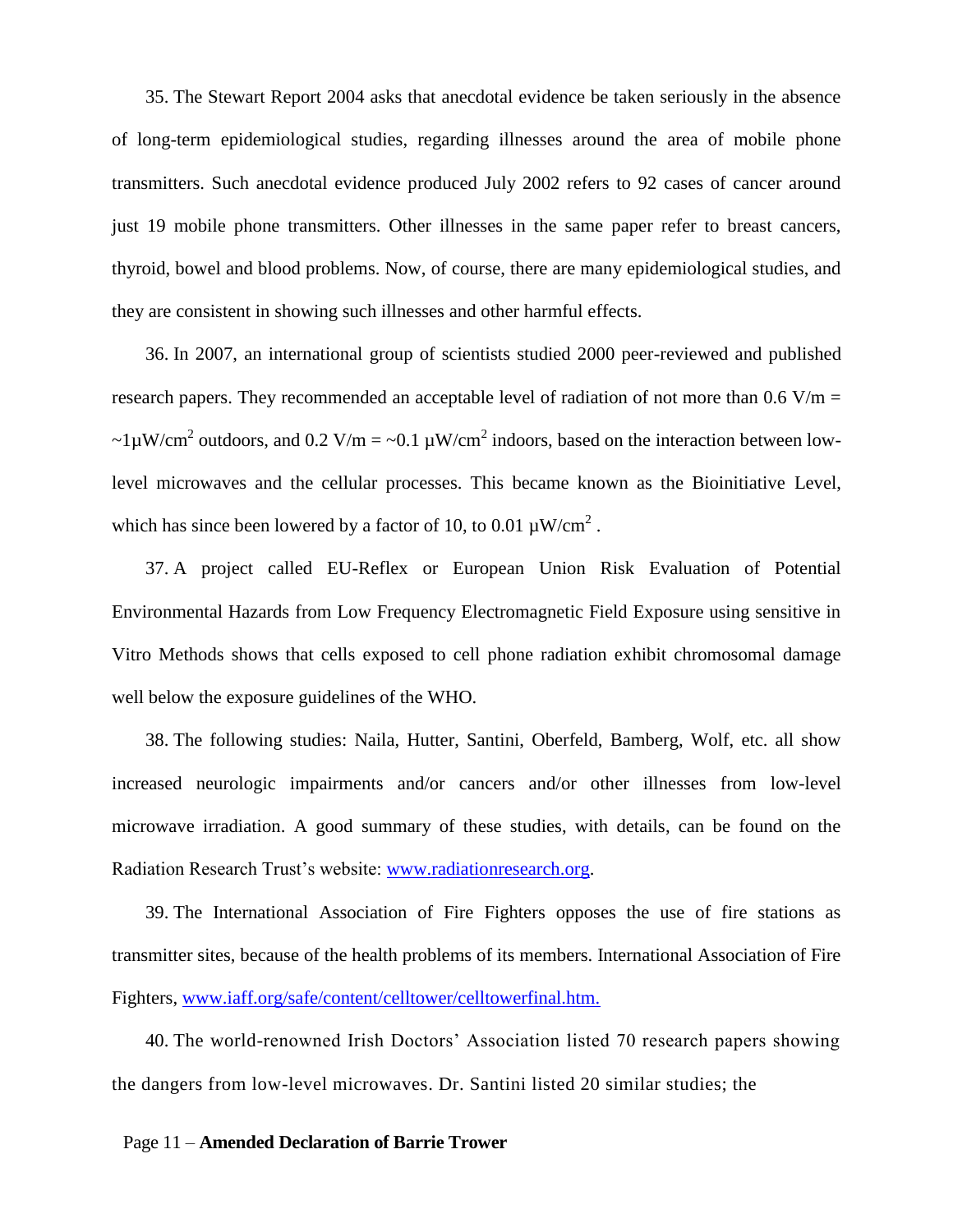EM Radiation Research Trust listed 9 studies; Dr. Blackwell listed 6 similar studies in his report, and finally 4 international universities completed the Spanish Study, which verified all of these known illnesses. The authors of the Spanish study (The Microwave Syndrome-Further Aspects of a Spanish Study, 2004) recommended a level 10 million times below ICNIRP guidelines (discussed below), or 0.1  $\mu$ W/cm<sup>2</sup>. Dr. Gerd Oberfeld, one of the authors of the study, is the Director of the Public Health Office in Salzburg, Austria, which lowered its precautionary value for indoor exposures to GSM frequencies to comply with the recommendation made by the study. See: <http://www.ideaireland.org/emrresearch.htm;> Santini paper (2006): [http://next-up.](http://next-up.org/pdf/Roger_SANTINI_Scientific_arguments_to_prove_application_of_precaution_principle_)  org/pdf/Roger\_SANTINI\_Scientific\_arguments\_to\_prove\_application\_of\_precaution\_principle mobil\_phone.pdf, Dr. Grahame - Six studies showing ill effect: [http://www.starweave.com/masts](http://www.starweave.com/masts/;)  [/;](http://www.starweave.com/masts/;) The Microwave Syndrome Further Aspects of a Spanish Study:<http://www.hese-project.org/he> se-uk/en/papers/navarro\_n%20045%20\_p353%20-%20p358\_.pdf.

41. Listing and referencing all such epidemiological studies would be too extensive and repetitive for this article; suffice to say, by 2006, it was reported that 80 percent of the extant epidemiological studies on the WHO database list symptoms from microwave sickness, including up to fourfold increase in cancers from low-level microwaves. Guilmot, Jean-luc, *WHO EMF Database*, Watch - Understand - Act 26, Sept (2006), [www.001be.cx.](http://www.001be.cx/) I was curious to investigate the remaining 20 percent that showed no symptoms. However, this had already been looked at by Swiss scientists who said 'the interpretation of results \* \* \* should take sponsorship into account.' By that time, Michael Meacher, Minister for the Environment 1997- 2003 (United Kingdom), had published a report blaming some universities for accepting lucrative contracts in reporting favourable results from scientific research. In the same month, United States Congressman Henry Waxman published a similar report in Scientific American stating that science was being corrupted by industry.<http://www.next-up.org/pdf/Ope>

#### Page 12 – **Amended Declaration of Barrie Trower**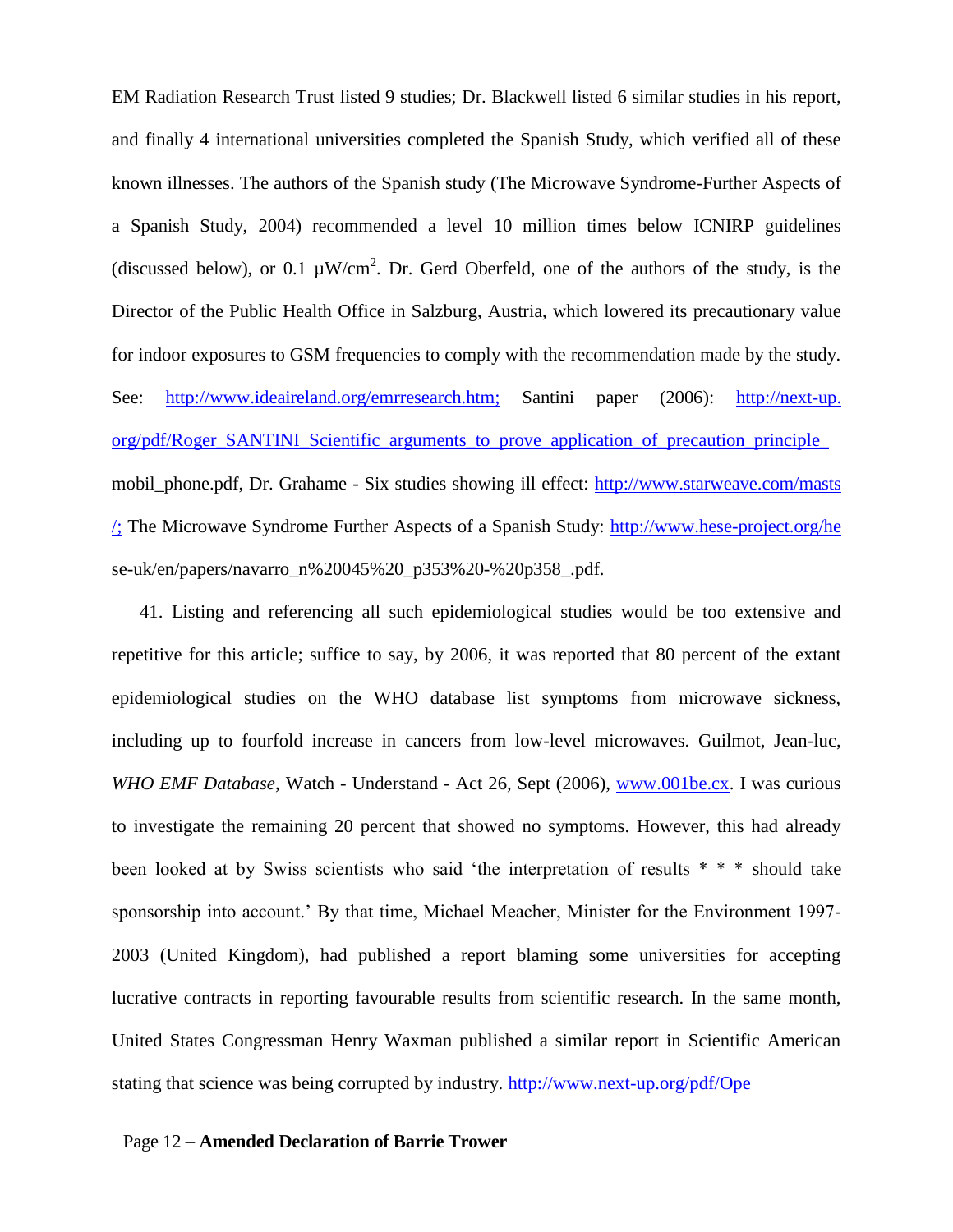nLetterWHODrvanDeventer.pdf; Swiss Study on funding sources;<http://www.ehponline.org/doc> s/2006/9149/abstract.html; Michael Meacher quote,<http://www.epolitix.com/EN/MPWebsites/M> ichael+Meacher/c8afdecc-b15e-41ad-b9cf-25354790d2dc.htm, also published in The Times, May (2004); Henry Waxman in The Scientific American, <http://www.sciam.com/article.cfm?arti> cleID=0000FF81-A7DD-1084-A73E83414B7F0000 (May 2004).

42. In April 2011, the Russian National Committee on Non-Ionizing Radiation Protection

# (RNCNIRP) found:

Preventing childhood and juvenile diseases from exposure to EMF sources is of paramount social and economic importance. \* \* \* This problem has been already recognized by the international community: in May 2011, the World Health Organization (WHO) will be organizing the Second International Conference: 'Non-ionizing Radiation and Children's Health' dedicated to health protection of children exposed to EMF sources of various frequency ranges. It is the WHO's opinion that a 'child is more vulnerable to environmental factors<sup>,</sup> \* \* \*

Human brain and the nervous system tissues directly perceive EMF *and react irrespective of its intensity*, and in certain cases it depends on EMF modulation. \* \* \* Analysis of scientific peer-reviewed national and international publications as well as analysis of actual population exposure to EMF have allowed the RNCNIRP to formulate 10 postulates. \* \* \* *(Note: here and following, 'EMF' includes RF/MW radiation).*

1. For the first time in human evolution, the brain is daily exposed to modulated EMF at all developmental stages.

2. Absorption of EMF in a child's brain is greater than in adult phone users; larger brain areas including those responsible for intellectual development are exposed in a child's brain.

3. A child's brain is undergoing development \* \* \*

8. Better safety criteria for children and teenagers are required *in the nearest term*. Features of the developing organism should be taken into account, as well as the significance of bioelectric process for human life and activities, present and future conditions of EMF, prospects of technological and technical development should be addressed in a document of legal status. (Italics added). RNCNIRP, *Electromagnetic Fields From Mobile Phones: Health Effects on Children and Teenagers*, (Italics added) April 2011, [www.scribd.com/doc/55420788/Electromagn](http://www.scribd.com/doc/55420788/Electromagn) etic-Fields-from-Mobile-Phones-Health-Effect-on-Children-and-Teenagers.

# Page 13 – **Amended Declaration of Barrie Trower**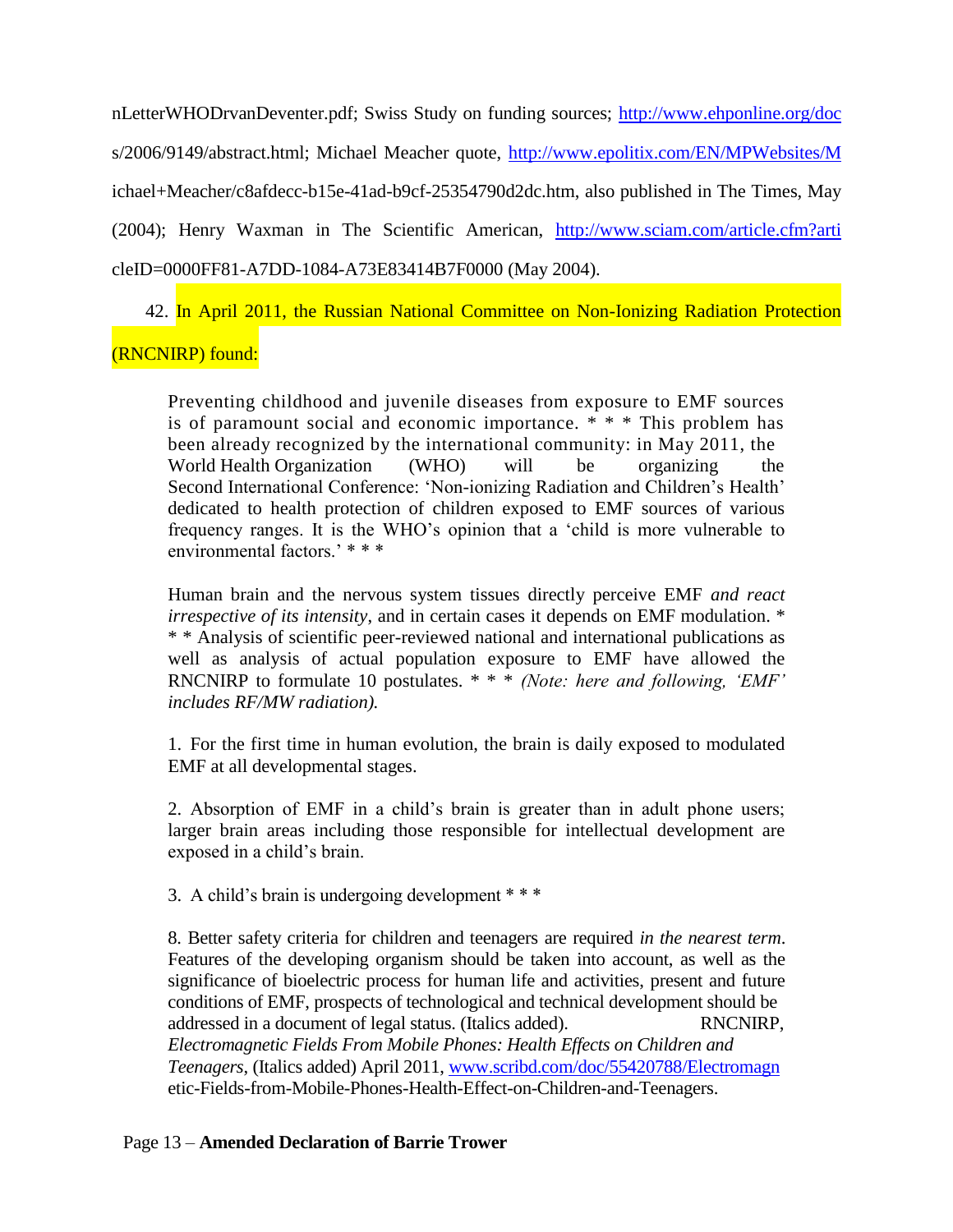43. On May 6, 2011, the European Parliament was presented with a report recommending that wireless networks and mobile phones be totally banned from schools on health grounds. Council of Europe, *The potential dangers of electromagnetic fields and their effect on the environment*, Parliamentary Assembly, Committee on the Environment, Agriculture and Local and Regional Affairs, assembly.coe.int/documents/workingdocs/doc11/edoc12608.pdf. This document notes that young people are most susceptible. *Id* at 2. The Assembly recommends that we take all reasonable measures to reduce exposure to electromagnetic fields on 'as low as reasonably achievable' (ALARA) (*Id.*) The Parliamentary Assembly asked education and health authorities to develop information campaigns 'aimed at teachers, parents and children to alert them to the specific risks of early, ill-considered and prolonged use of mobiles and other devices emitting microwaves.' *Id* at 3. The Assembly also asked that Governments '*ban all mobile phones, DECT phones or WI-FI or WLAN systems from classrooms and schools*, as advocated by some regional authorities, medical associations and civil society organizations.' (Italics added) *Id*.

44. In conclusion, *even so-called 'low' levels of microwave radiation are very serious*! Emphasis supplied. **It is impossible to MW-irradiate the body without an effect**. Low-level MW radiation is as dangerous or even more dangerous than high-level radiation.

45. I reserve the reserve the right to amend to add new relevant studies as they may arise and pending analysis, additional testing, and recently received voluminous discovery.

### **Current Regulations and Thermal Heating**

46. The guidelines set by ICNIRP and the National Radiological Protection Board (NRPB), and which are followed by the United States' FCC, are amongst the least protective in the world. Being thermally based – no account whatsoever is given to the effect of the electric and magnetic of the wave interacting with the physiology of the body – it is very unlikely, if not impossible, for any person to receive warming of the body with exposure exceeding the guidelines, if this person

## Page 14 – **Amended Declaration of Barrie Trower**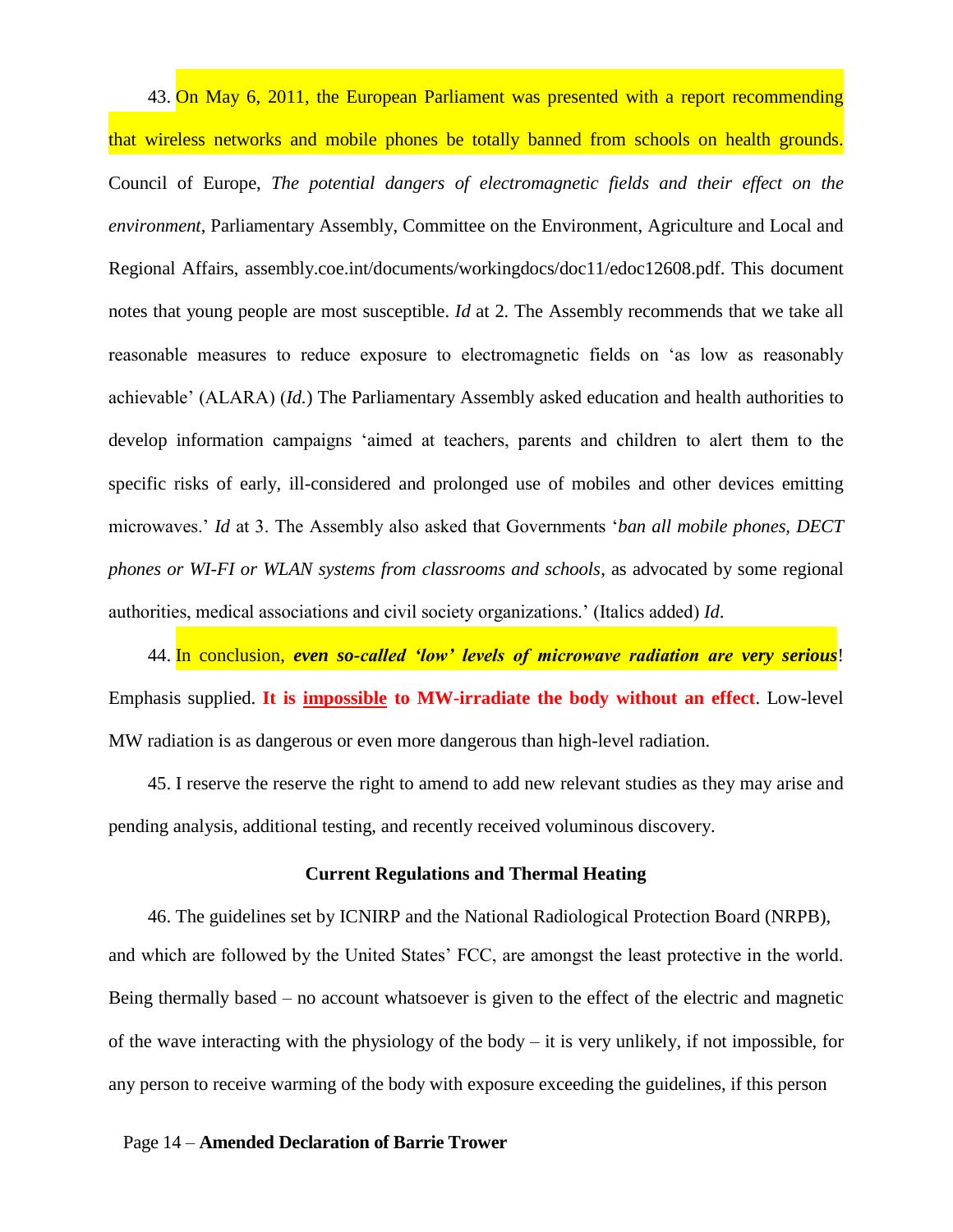is not sitting right on top of the transmitter. Guidelines in units of microwatts per cm2, the maximum level for 1,800 MHz transmitters, 1,000 of these units. By contrast, Russia and China have a total maximum of 10 of these units,  $\mu W/cm^2$ , Toronto has a maximum of 6  $\mu W/cm^2$  and in Salzburg, the limit is 0.1  $\mu$ W/cm<sup>2</sup>. The June 2000 International Conference at Salzburg, consisting of 19 of the world's top scientists in this field, set the level at 0.1 units.

47. The EU Parliament on September 4, 2008, by 522 votes to 16, stated that the 'ICNIRP guidelines were obsolete and out of date.' Mast Action UK - Legal Services (2010).

48. By way of example, Russia has recommended the banning of children under 16 from using cell phones when possible.

49. As a result of research that documents the harmful effects of MW radiation on fetuses, the British government warned in the cell phone handbook under 'safety,' that pregnant women should not have a cell hone near the abdomen, children under 16 should avoid carrying phones near their abdomen, like boys in their trouser pockets, and children should text rather than phone. The handbook recommends that if they do phone, they use hands-free, so the phone is away from the head; that, if one is going to make a long call, one should use a landline telephone; and that the phone should never be closer than 0.98 inch from the body. The government advice for children is 'essential calls only' to avoid exposure to MW radiation. See Statz, P., The Cell Phone Handbook: Everything You Wanted to Know About Wireless Telephony (But Didn't Know Whom or What to Ask) (1999) <http://www.amazon.com/Cell-Phone-Handbook-Everything-Telephony/dp/1890154121.>

50. These international bodies', NRPB's and ICNIRP's, guidelines are based purely on thermal effects. Looking at scientific papers, most of the rest of the world disagrees with this assessment. Dr. Cletus Kanavy, Chief of the Biological Effects Group of the Phillips Laboratory's Electromagnetic Effects Division at Kirkfield Air Force Base in New Mexico, says there is a 'Large amount of data, both animal, experimental and human clinical to support the existence of

#### Page 15 – **Amended Declaration of Barrie Trower**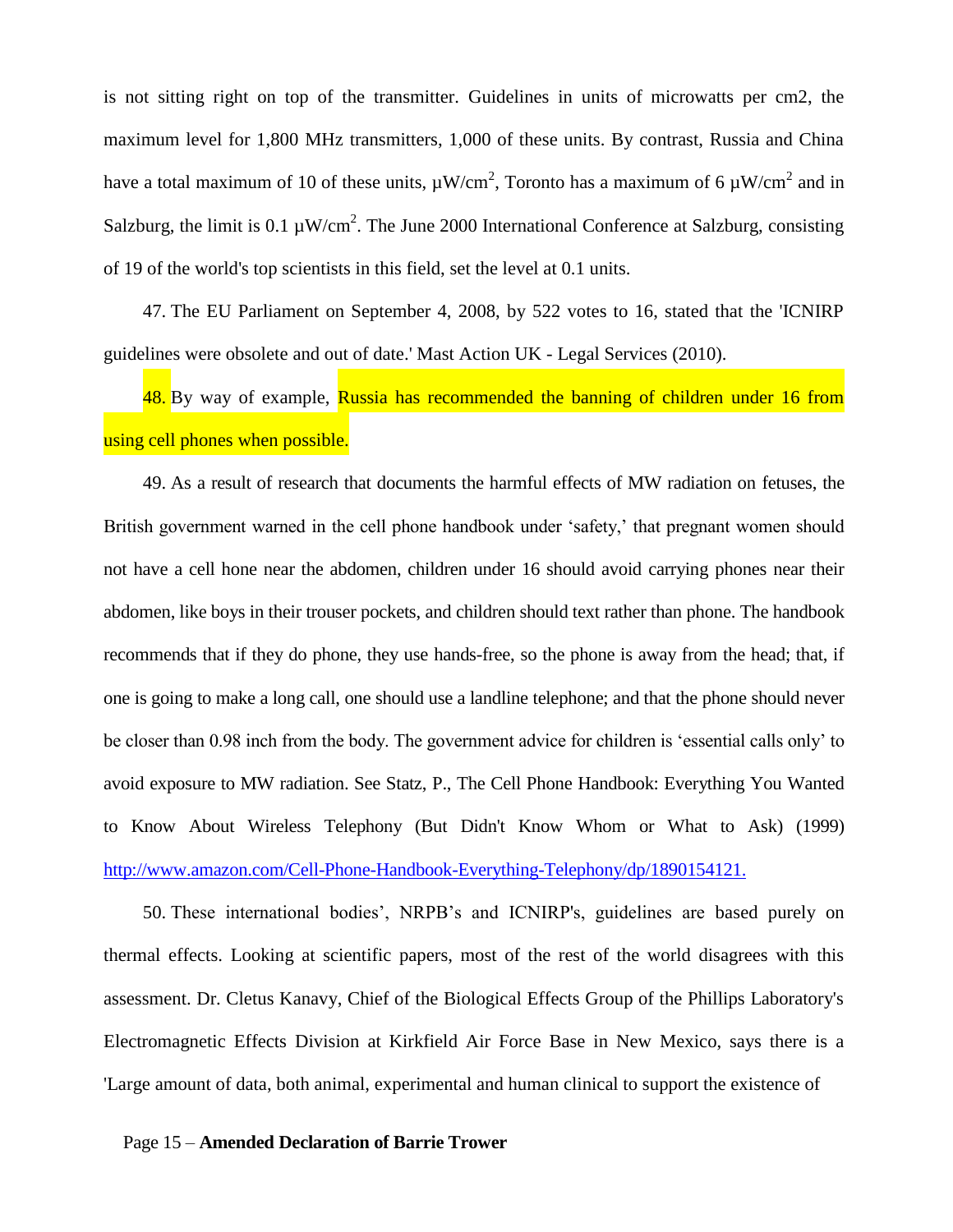chronic, non-thermal effects \* \* \* these include behavioural, neural, fetal, blood, metabolic, endocrine and immune problems.'

51. Professor Adey, a Fellow of the US American Academy of Scientists and a distinguished visitor of the Royal Society of Medicine said of his own research, in parallel with similar studies in Russia in the early 1980s, that they showed that radio frequency and microwave radiation affected enzyme systems that regulate growth and the division of white blood cells.

52. Clearly there are experts worldwide, both in military-intelligence and from Universities, from the long before Cold War to the present, who have shown that microwave radiation below thermal effects can impinge on human and other living organisms' physiologic functions.

# **Pulse and Modulation**

53. Carrier waves may be used to carry information (video or audio data) that can be superimposed on them by modulation.

54. Sometimes academic arguments arise where the word 'pulsing' is not used and a word like 'modulated' substituted. Theoretically, there can be very little difference between a modulated wave and a pulsed wave.

55. Scientists argue over what constitutes a modulation or pulse. A modulation is a superimposition of data upon a carrier wave; modulations are usually connected with an infinitesimally thin thread of 'energy.' A pulse has no such attachment to the following pulse. A reader may wonder why this distinction is relevant. Scientists specializing in this field blame pulsed microwaves for various biological reactions within our cellular structures, which may then cause illness and impairment.

56. Further arguments suggest that there is no biological difference between a frequency modulated transmission or pulse when it comes to resonance with our cyclotronic and circadian rhythms.

## Page 16 – **Amended Declaration of Barrie Trower**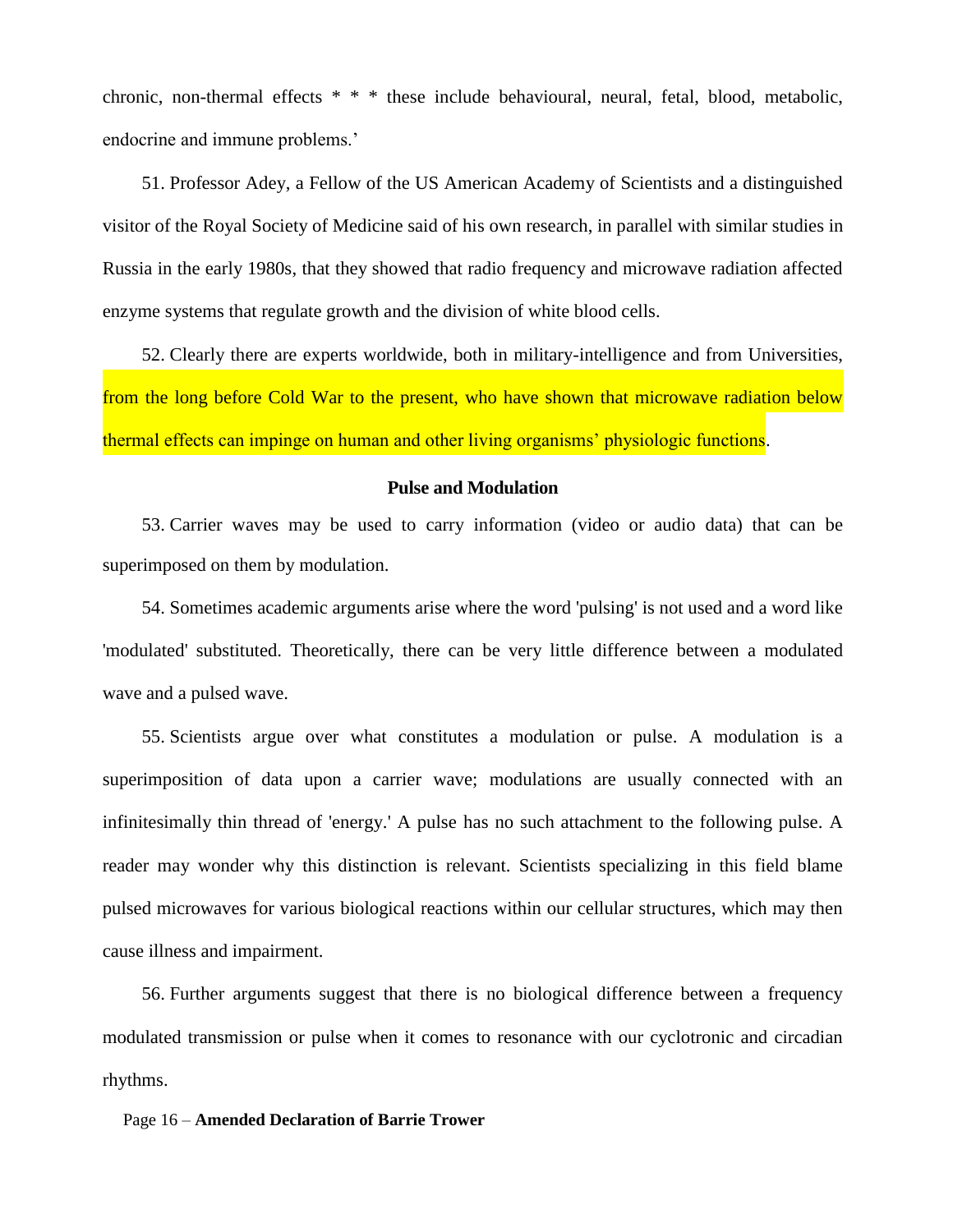57. Transmissions may be directional or isotropic (equal in all directions), may be analogue (with continuously variable quantity e.g. spatial position) or digital (sometimes called 'frequencymodulated'). However, all transmissions are electromagnetically propagated. In the world of nuclear and atomic physics, electronic switches can make tens of millions of decisions a second; and all transmissions travel at the speed of light.

58. Transmissions can be increased by possibly up to 40 percent, with side lobe technology. Vector mathematics can demonstrate whether any of these transmissions are incident upon another transmitted wave, such as a low-frequency radio wave, as there can be a piggy-back effect (constructive interference).

59. The Health Council of the Netherlands Radio Frequency Radiation Committee says in its 200 page 1997 report, concerning frequencies of 300 Hz to 300 GHz: 'The experimental data indicate that the effects of EM fields occur at lower power densities when the object is exposed to pulsed electromagnetic fields.' In other words, you will get impairments and illnesses quicker if the microwaves are pulsed. Health Council of the Netherlands: Radiofrequency Radiation Committee, *Radiofrequente elektromagnetische velden (300 Hz – 300 GHz)*, at 134 (1997).

60. Professor Salford at Lund University in Sweden has shown in his work in the year 2000 that pulsing can alter the permeability of the blood/brain barrier in rats. This would reasonably occur in human brains as well, and could have profound effects on brain function.

**61. The Freiburger Appeal (2002), as previous mentioned, says, 'One can no longer evade these pulsed microwaves. They heighten the risk of already present chemical/physical influences, stress the body's immune system and can bring the body's still functioning regulatory mechanisms to a halt. Pregnant women, children, adolescents, elderly and sick people are especially at risk.'**

Assimilating knowledge from the Cold War and other sources, I accumulated a plethora of data describing how pulsed / modulated microwaves interfere with our cellular biochemistry.

Page 17 – **Amended Declaration of Barrie Trower**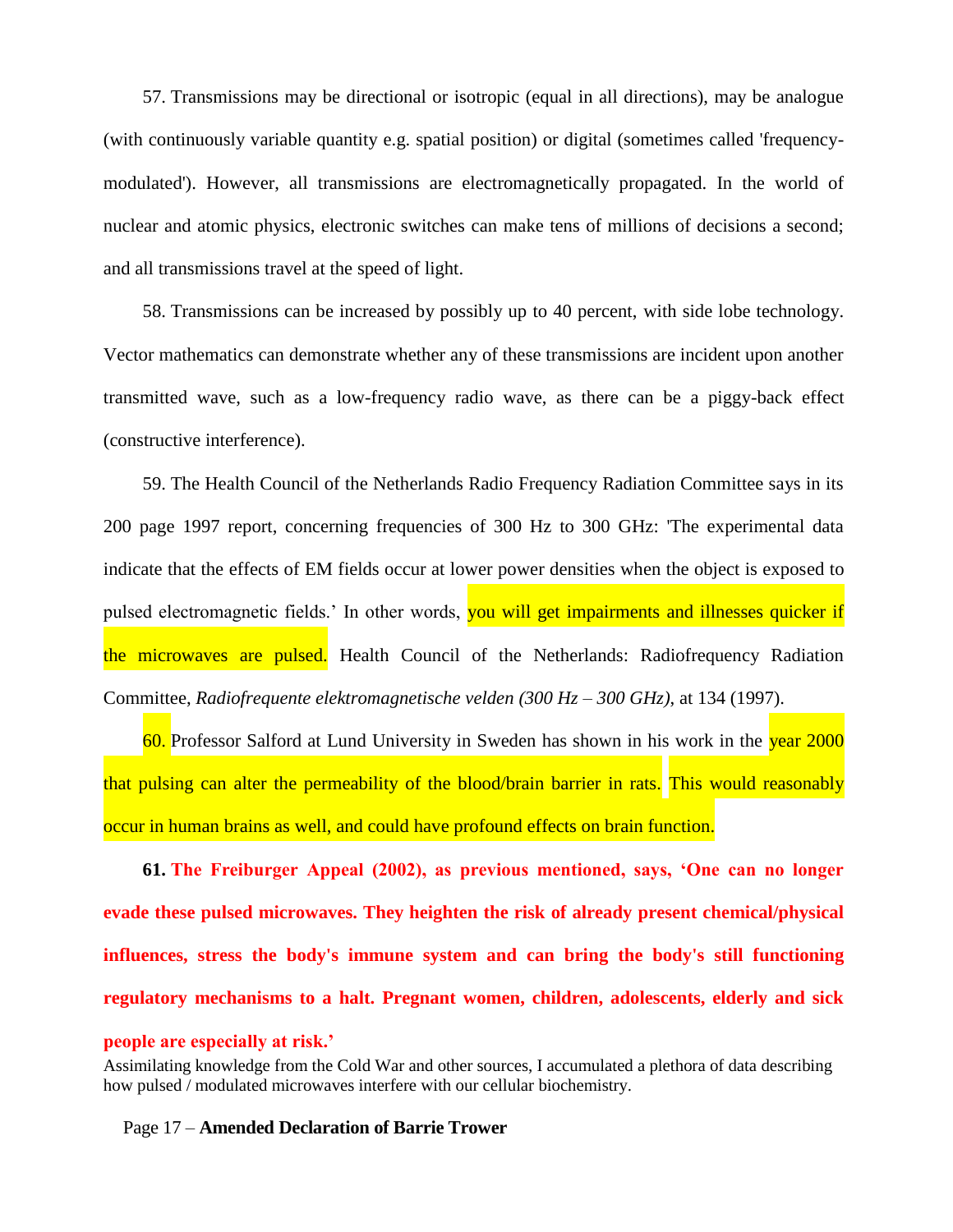Believing the communications industry to be spiralling out of control with its new innovations, I published my list on the Internet in the hope that the industry and policymakers would take note. (*The Communications Industry is in the position where it is spiralling out of any person's ability to control it*, An open letter from Barrie Trower (undated); <http://omega.twoday.net/search?qBarry+Trower;> [http://www.mastsani](http://www.mastsani/) [ty.org\)](http://ty.org/),

#### **Transduction**

63. I will try to summarise the thousand or so research papers written over the last 20 or so years and explain or summarise what happens when the electric and magnetic part of the wave goes into our bodies. **We, being water-based animals, act like aerials to these waves. As the waves penetrate our bodies, an electric current is generated inside our bodies, which is how aerials work. Waves come in and electricity is generated. The electricity generated in our bodies, like all electric currents, goes to ground through our bodies; and like all electric currents, it takes the path of least resistance. Unfortunately, the path of least resistance through our bodies, although only representing 10 percent of our pathways, carries 90 percent of our traffic rather like the M1 motorway. The traffic in our bodies, namely hormones, antibodies and neurotransmitters, know where they are going because they also carry an electric charge. The hormones, antibodies and neurotransmitters know where to 'get off' the pathway, because there is a corresponding opposite charge at the site of delivery – rather like the positive and negative ends of a battery.** The problem is, if you have an electric current passing through the body it can change this charge, either on the hormones, antibodies or neurotransmitters, or at the site of delivery.

A similar effect is that the destination for some of these hormones, neurotransmitters, and antibodies is a surface of a cell where chemicals will pass through a membrane into a cell. If you think of a cell in our body, be it a brain cell, bone cell, etc., as having a positive and negative charge on the outside and the inside similar to a battery the difference in these charges will draw

## Page 18 – **Amended Declaration of Barrie Trower**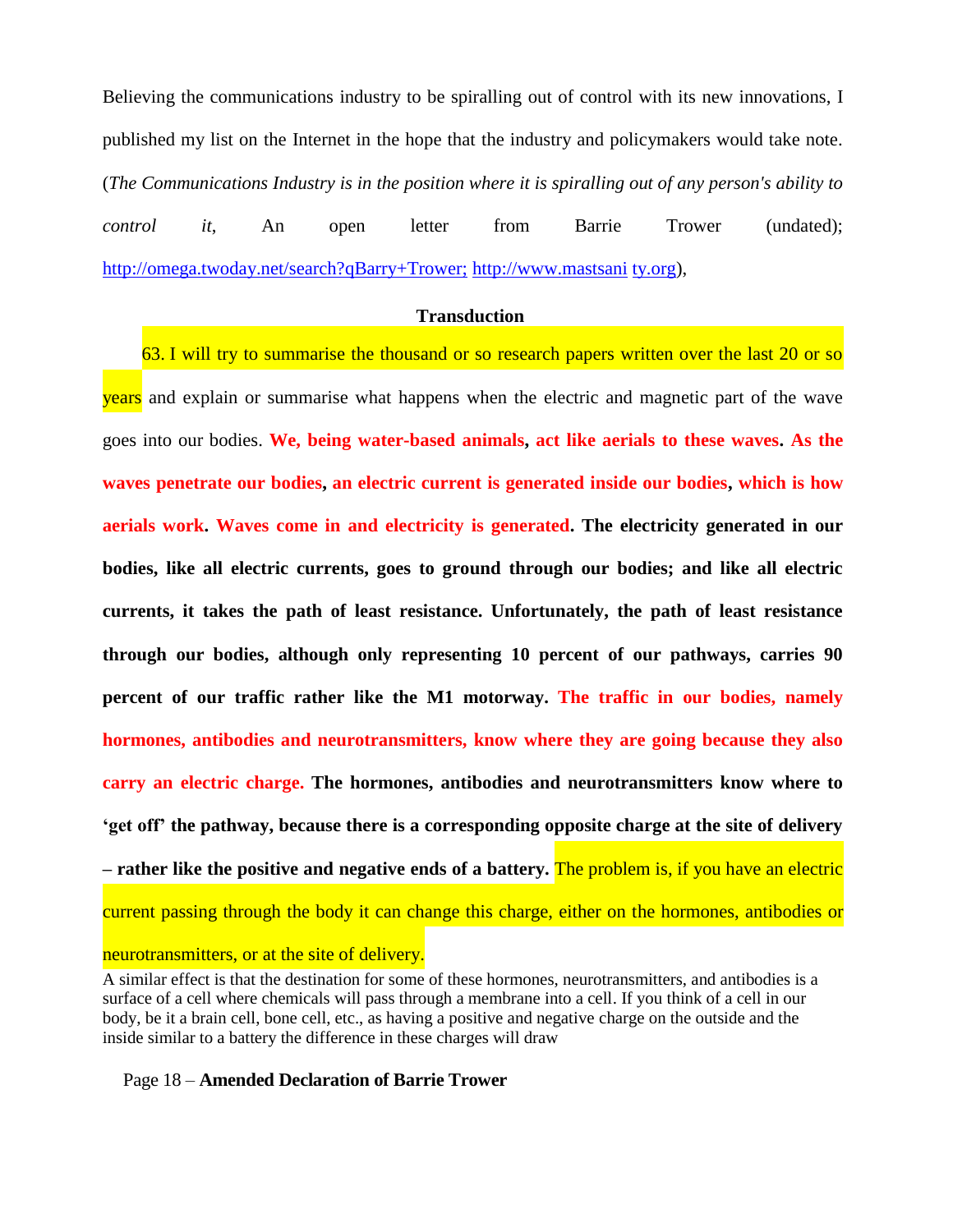the chemical into the cell or draw poisonous substances out of the cell. If the charge is changed on the outside of the cell, then necessary chemicals may not go in or poisonous chemicals may not go out.

### **Children**

**65.** WI-FI in a classroom is more powerful energy than having a cell tower 300m away**. It makes no sense to have WI-FI in the class, especially where cell masts are disallowed.**

66. My position as scientific advisor requires that I read and translate papers from all around the world, and, I have never, ever, no matter which country I lecture in, which paper I have read, I have never seen a single scientist brave enough to submit for peer review a safety level of microwave radiation for a child or embryo. There is not one that exists. Last year I lectured in six countries. When I'm in a country I challenge on TV the industry and the government to produce a scientist who will come on air with me and cite a safe level for children. In 12 years, no one has ever come forward.

67. **Children act like antennas and absorb more radiation than adults because they are smaller**, and their very dimensions approximate the deployment's wavelength. See example of humans acting as antennae: Cohn G, Morris D, Patel S, Tan D, *Your Noise is My Command: Sensing Gestures Using the Body as an Antennae*,<http://research.microsoft.com/en-us/um/redmon> d/groups/cue/publications/chi2011\_rfgestures\_cohn.pdf:

**A basic receiving antenna can be thought of as an apparatus that converts electromagnetic waves into electrical current \* \* \* It turns out that the human body is also a very effective antenna over a broad frequency range. As an electrical conductor, when exposed to electromagnetic fields, it behaves as an antenna with a frequency resonance determined by various factors including height, posture, etc.**

68. Children are not merely small adults. They are physiologically and neurologically immature; their systems have not yet formed. Microwave radiation alters the blood-brain barrier

### Page 19 – **Amended Declaration of Barrie Trower**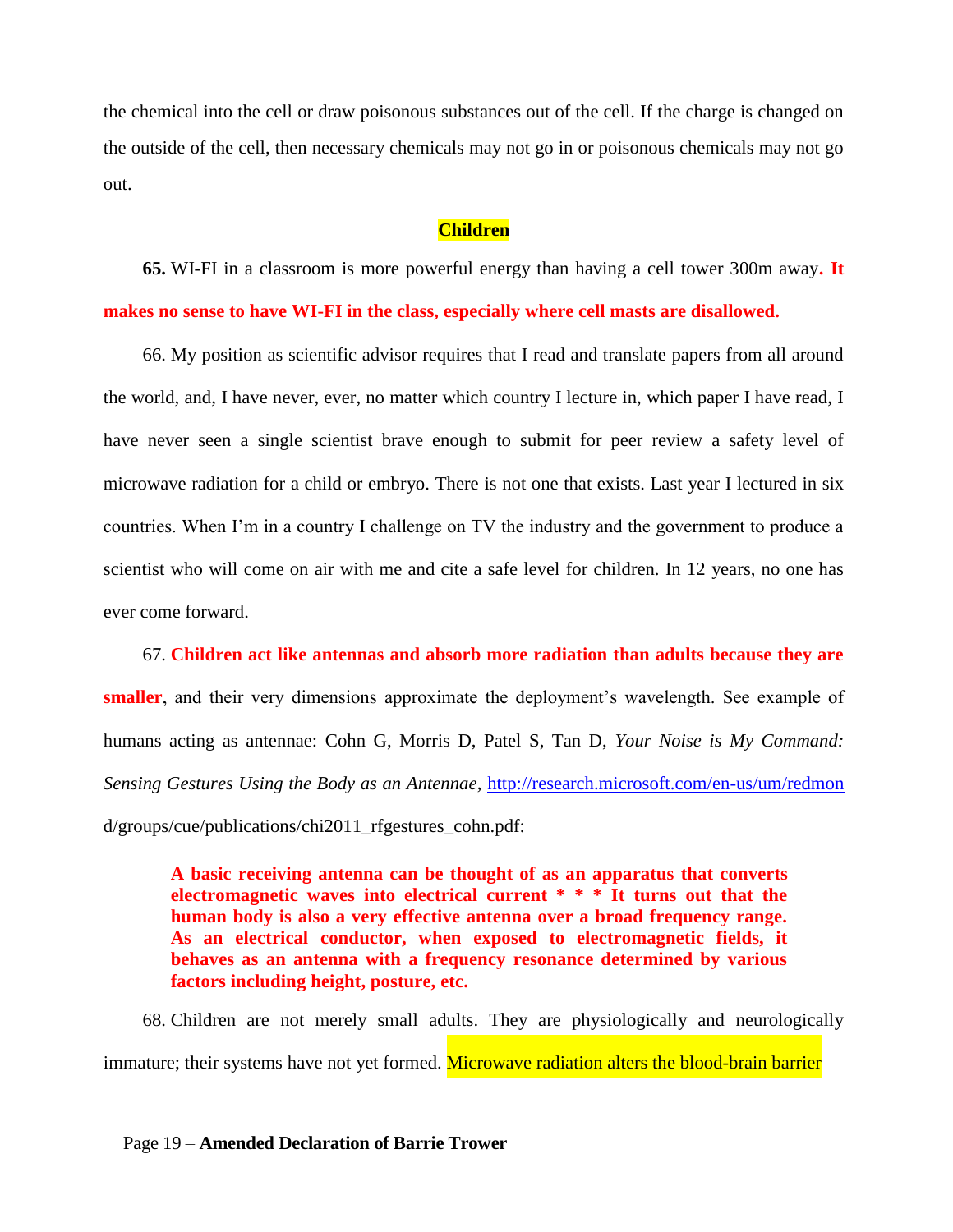so that toxins leak into the brain. This can cause neurologic and psychologic amongst many other problems more easily in children. A child's immune system, which fights off infection, takes 18 years to develop. Additionally, 122 layers of protein – myelin – insulate the electrically generated signals used by the nervous system to control muscles and organs. These layers of protein take 22 years to develop. MW radiation has been shown to affect protein synthesis. This could lead to muscular dystrophy-like symptoms in later life.

69. I have always predicted that any school that allows itself to be 'bathed' in microwaves from whatever source will see its sicknesses rise and behaviour fall. I have received many phone calls to confirm this. In all of the schools I have visited around the world with WI-FI, every one has reported the same symptoms in students: fatigue, headaches, nausea, chest pain, vision problems. I argue that one could experience from microwave radiation psychologic problems, with increase in aggression and other bad behaviour, as well as reduced immune symptoms, leading to more and longer colds and coughs, depression, anxiety, bad behaviour and suicidal tendencies from sleep deprivation and finally – leukaemia.

70. The effects of microwaves will continue long after the children are exposed at school. A study has been carried out on children using an ordinary microwave transmitter, a cell phone. What it found was that after just two minutes' use of a cell phone, the children had their natural brain waves disrupted for up to two hours thereafter. This is called long-term potentiation, and it can last up to six weeks.

71. Research suggests children and women (females have more complex hormone-based systems to be disrupted than males) exhibit more vulnerability to illnesses from MW irradiation than do adult males.

72. The problem with young girls is that microwave irradiation has been shown to damage the genetic structure in their ovaries. Girls are born with all of the eggs they need in their ovaries at

#### Page 20 – **Amended Declaration of Barrie Trower**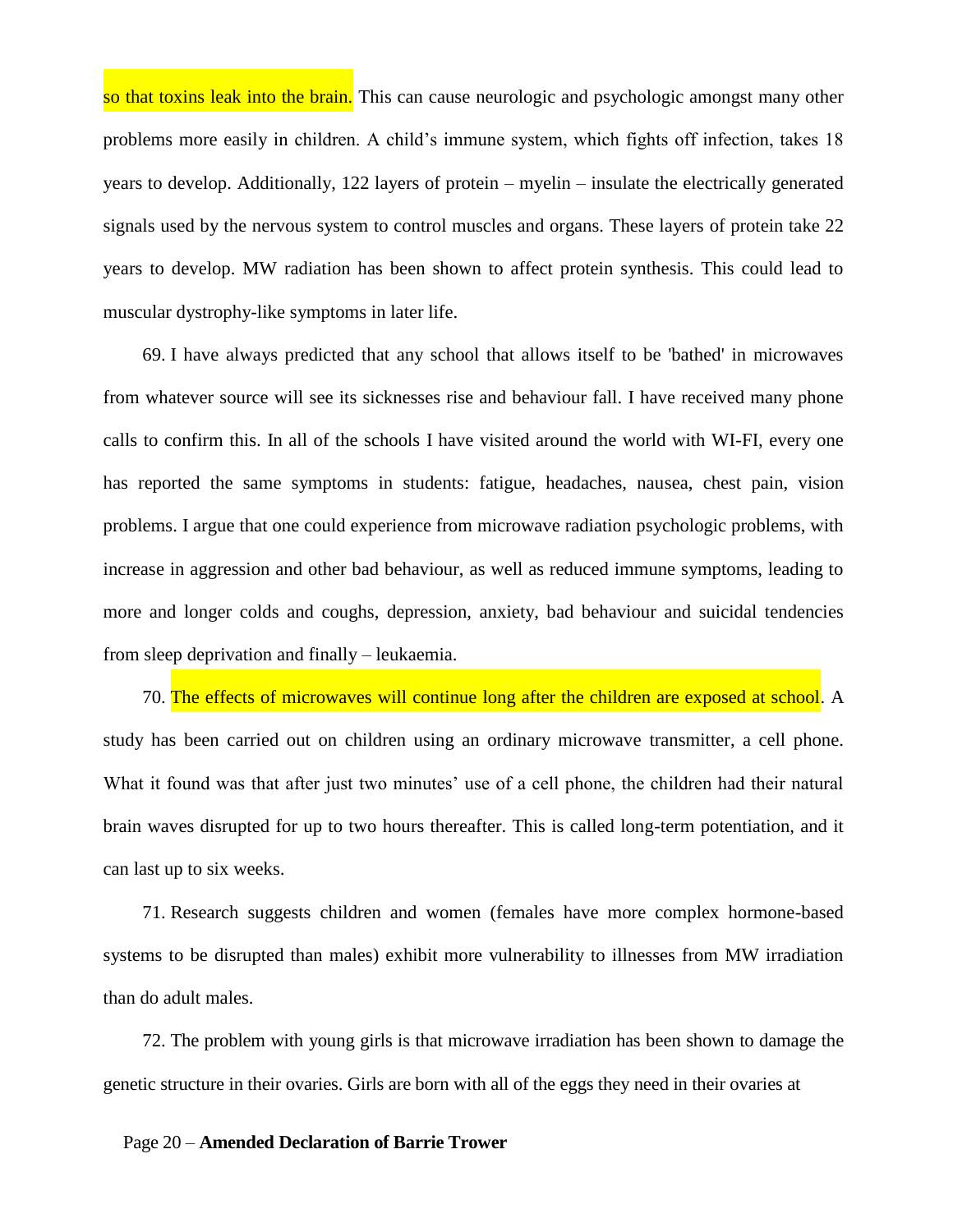birth. They are immature eggs, hence susceptible to damage during growth. *Microwaves are genotoxic* (experiments can be linked to children showing low-level mobile telephony radiation disrupts the biochemistry of follicle cells in a mammalian egg chamber), hence the microwaves irradiation could affect the genetic structure within the eggs. The problem here is that the mitochondrial DNA, the genes inside the ovaries, is irreparable.<sup>[1][2][3]</sup> If you have a little girl in whom there is damage through this mechanism to the genetic structure in one of her eggs, and she has a daughter, that daughter will carry that genetic problem. **It is irreparable. And her daughter in turn will carry that genetic problem, because it is irreparable. And every female** *forever***, in that line, will carry that problem in perpetuity, because it is irreparable.** Attached as Addendum 'A' is a diagram further explaining this process.

73. I believe the most important research I have read is from Dr. Goldsworthy, *The biological effects of weak electromagnetic fields* (2007), http:tinyurl.com/2nfuj; also, a.goldsworthy@imper [ial.ac.uk.](http://ial.ac.uk/) Dr. Goldsworthy not only shows the mechanism by which microwaves disrupt cells, but also predicts that a genetically damaged sperm and egg can lead to mutant offspring. If you think of children with these transmitters near their laps, the question must be, 'Why do this for the sake of a piece of cable and a plug, which could replace WI-FI with no loss of performance, and in fact improved performance?'

<sup>1</sup> Acharya, PVN; The Effect of Ionizing Radiation on the Formation of Age-Correlated Oligo Deoxyribo Nucleo Phospheryl Peptides in Mammalian Cells; 10th International Congress of Gerontology, Jerusalem. Abstract No. 1; January 1975. Work done while employed by Dept. of Pathology, University of Wisconsin, Madison.

<sup>2</sup> Acharya, PVN; Implicatons of The Action of Low-Level Ionizing Radiation on the Inducement of Irreparable DNA Damage Leading to Mammalian Aging and Chemical Carcinogenesis.; 10th International Congress of Biochemistry, Hamburg, Germany. Abstract No. 01-1-079; July 1976. Work done while employed by Dept. of Pathology, University of Wisconsin, Madison.

<sup>3</sup> Acharya, PV Narasimh; Irreparable DNA-Damage by Industrial Pollutants in Pre-mature Aging, Chemical Carcinogenesis and Cardiac Hypertrophy: Experiments and Theory; 1st International Meeting of Heads of Clinical Biochemistry Laboratories, Jerusalem, Israel. April 1977. Work conducted at Industrial Safety Institute and Behavioral Cybernetics Laboratory, University of Wisconsin, Madison.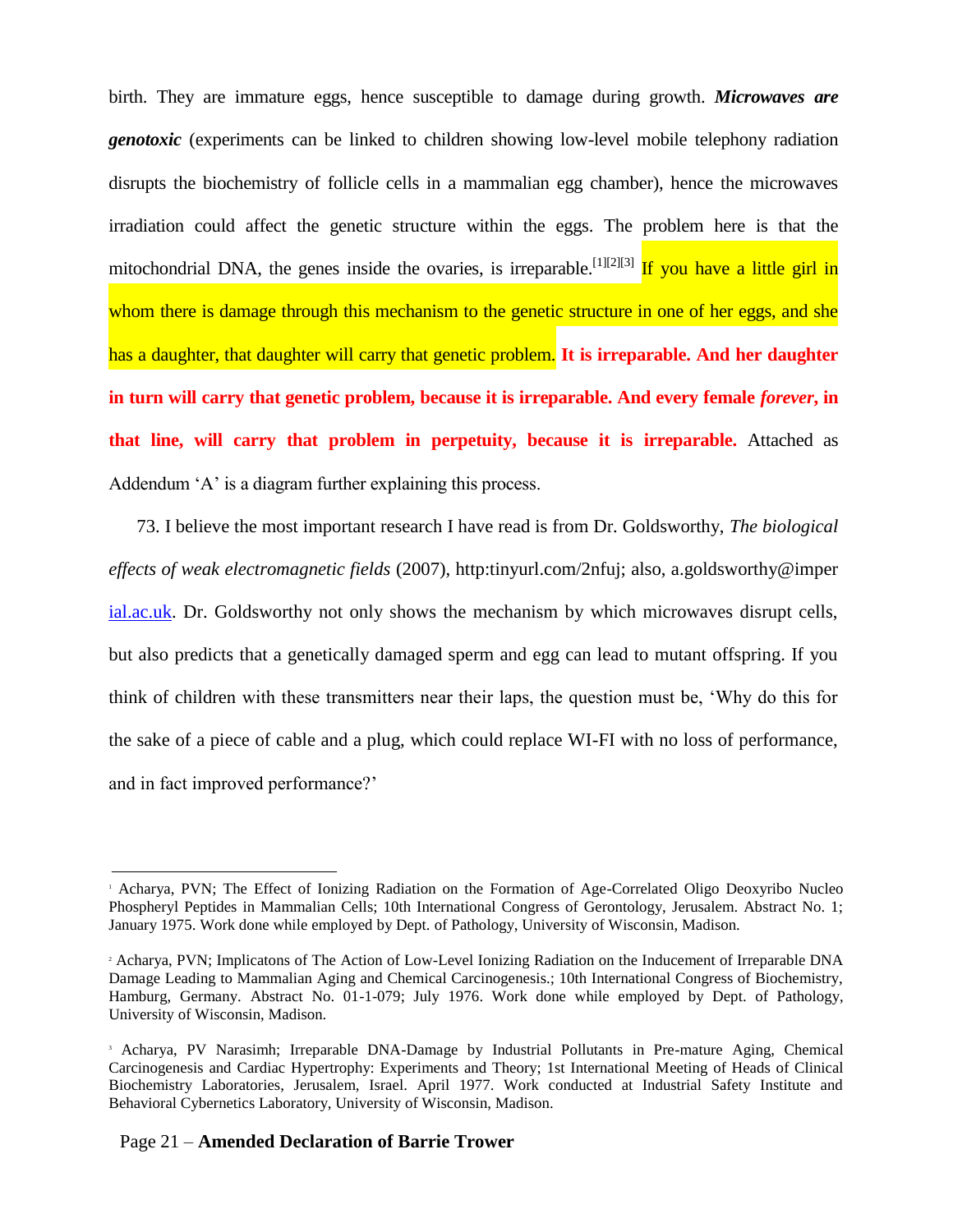74. This represents permanent, low-level microwave damage, and it also involves the induction of chronic nitrosative and oxidative stress.

Warnke, [http://www.hese-project.org/de/emf/WissenschaftForschung/Warnke\\_Dr.%20rer.%20nat](http://www.hese-project.org/de/emf/WissenschaftForschung/Warnke_Dr.%2520rer.%2520nat) .\_Ulrich/20050219\_VortragDrWarnke.pdf (2005) (in German, English translation in progress). It is known that chronic nitrosative/oxidative stress damages the mitochondria, the 'powerhouses' of each cell in the body. Mitochondropathy is at the root of many of today's chronic illnesses, such

as **MS**, **Alzheimers**, **Parkinsons**, **Fibromyalgia** Diabetes, Artherosclerosis and Obesity. Kuklinsli, http://www.kpu-berlin.de/For Neu Kuklinski \_1\_en.html (2004). **Even more disturbingly, when chronic nitrosative and oxidative stress is present, irreversible mitochondrial DNA damage will occur sooner or later** (see also Kuklinski, htt [p://www.kpu-berlin.de/For\\_Neu\\_Kuklinski\\_1\\_en.html](file:///p:/www.kpu-berlin.de/For_Neu_Kuklinski_1_en.html) (2004)). The mitochondrial DNA is ten times more susceptible to nitrosative / oxidative stress than is the DNA in the cell nucleus. Whilst regular cell DNA has built-in repair mechanisms, mitochondrial DNA is irreparable, due to its low histone protein content. The mitochondropathy is therefore irreversibly transmitted to the children by the maternal egg cell, causing cumulative irreparable damage to future generations.

75. There is **no known safe level** of MW irradiation for an embryo, a fetus, a child or a pregnant woman.

## **Electro-hyper-sensitivity**

The World Health Organization (WHO) recognizes and describes electro-hyper-sensitivity. Electro-hypersensitivity can be compared to a food allergy that exposes the person to great harm on each occasion that the food is absorbed. If a food received this much adverse publicity from research all over the world, it would be immediately taken off the shelf.

## Page 22 – **Amended Declaration of Barrie Trower**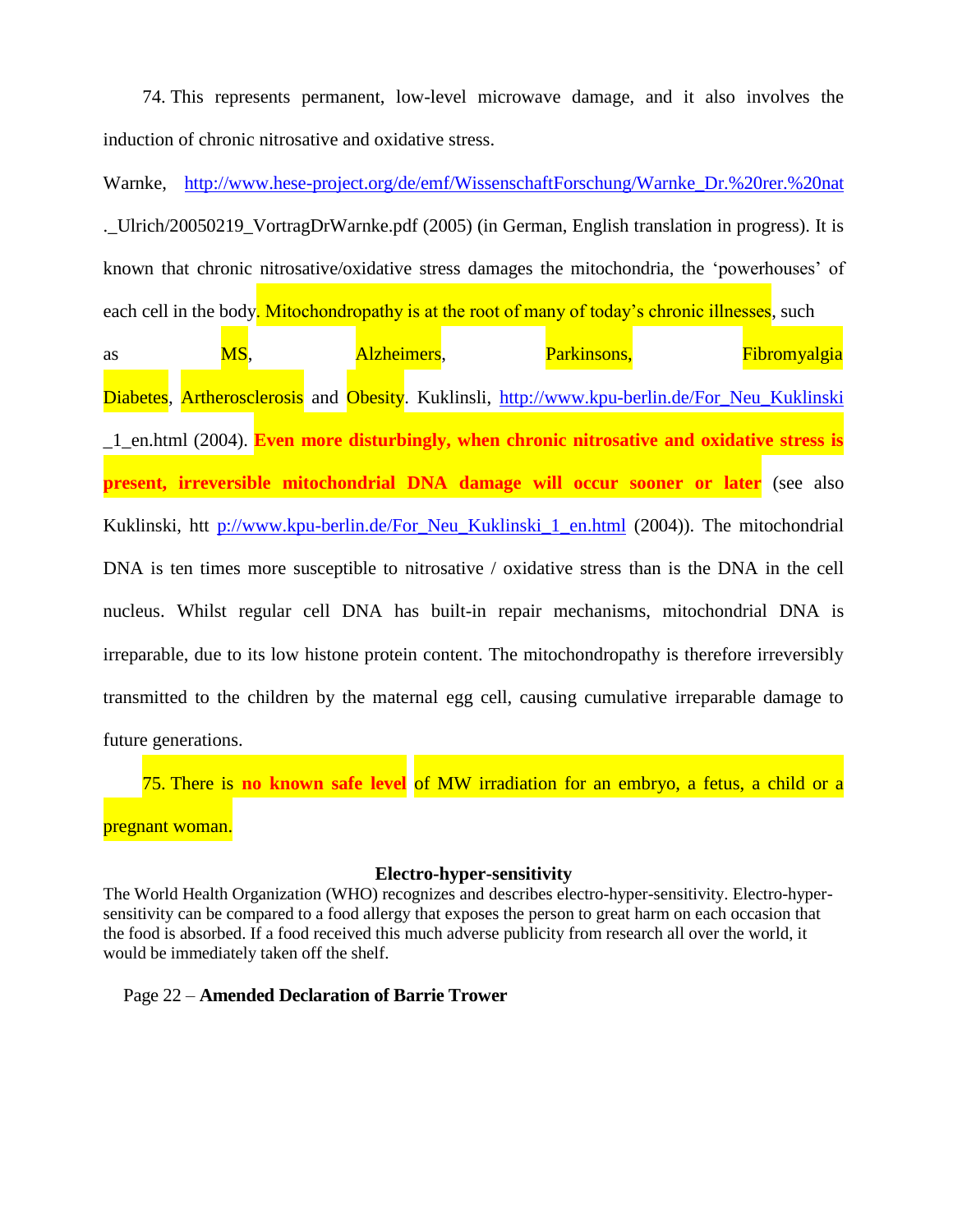77. In Sweden, it is published that 3.15 percent of its population is medically recognized and registered as being handicapped from electro-hyper-sensitivity. This number is comparable in California and it is believed to be similar in Australia. The Irish Doctors' Association believes this figure may actually be as high as 15 percent.

### **Experimentation**

78. In 2008, the European Parliament wrote to its 27 countries urging them to ignore WHO guidelines and set exposure limits at lower levels. Ries, *European Parliament 2004-2009 Commission on the Environment. Public Health and Food Safety*, 2008/2211/INI (translation by [www.nexyt-up.org\)](http://www.nexyt-up.org/) Editor: Frederique Ries (2008). In response, the WHO (which only began studying microwave radiation effects on children in 2009) stated it will not comment on microwave radiation effects on people until 2015, **when it will be able to establish effects on human beings**. **Their researchers are watching people to see how many will become sick. We are being experimented upon.**

## **The Cumulative Dose**

79. Professors Sosskind, Provsnitz, Lai, and Cherry and a Russian International Medical Commission have all warned about the cumulative effect of these microwaves. See, Effects of chronic microwave irradiation on mice, S Prausnitz & C Susskind, 1962.

80. Professor Sosskind and Provsnitz write, 'An accumulated cellular level damage mechanism is not necessarily related to the intensity but can relate to total dose.' This is not surprising; a property of electromagnetic radiation exposure is that the effects are cumulative. By way of example, if we go out on a cloudy day we can still get sunburned, it just takes longer.

81. In the report *Mobile telephones, their base stations and health,* from the French Health General Directorate, January (2001), they warn of the cumulative exposure over the lifetime of a child. This body concluded with an interesting sentence stating, 'Biological

#### Page 23 – **Amended Declaration of Barrie Trower**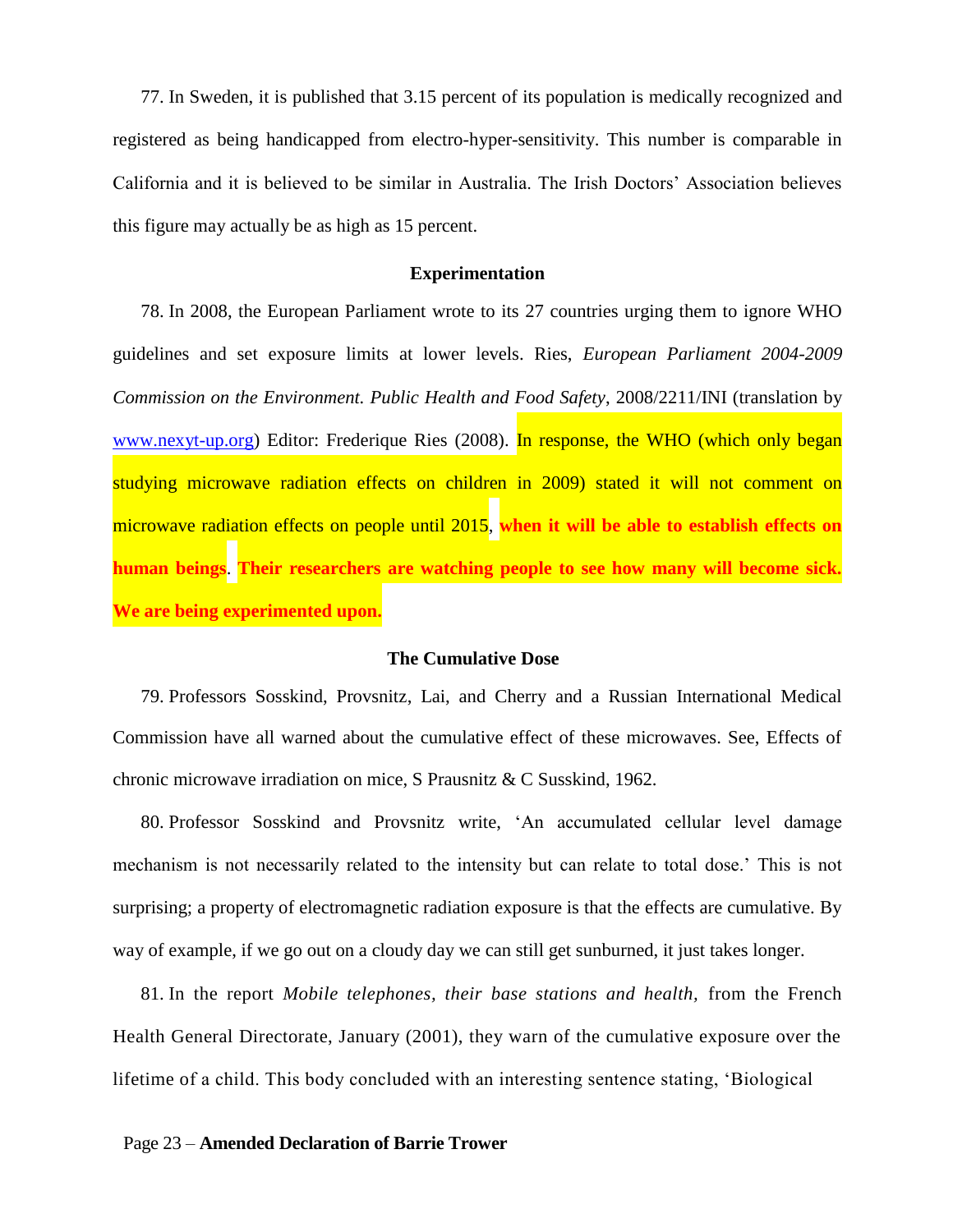effects occur at energy levels that do not cause any rise in local temperature.' As it may be argued that biological effects may not be hazardous, *the responsibility for this decision concerning children should lay with the parents*, guardians or those in loco-parentis and not the school.

82. Based upon a review of the Mount Tabor School WI-FI Floor Plan, schoolchildren will be exposed to as much as 30-40 hours per week of constant, digitally encoded pulsed WI-FI signals from each wireless device in the child's vicinity, in addition to the infrastructure, making the cumulative exposure over a child's lifetime successively higher.

83. When reviewing this case, it occurred to me to compare the relative cumulative dose of WI-FI in the classrooms with a commonly known device that emits the same frequencies. That device is a microwave oven. Both WI-FI and microwave ovens operate at a frequency of ~2.4 GHz. An average WI-FI transmitter operates on 0.2 J/s [0.2 Watts] power. Therefore, if using only 20 computer/laptop transmitters in a classroom, there is a combined 4 J/s [4 Watts]. A typical microwave oven (output) is 800 J/s [800 Watts] (magnetron input equals 1,200 J/s [1,200 Watts]). A classroom equals 4 J/s [4 Watts]; a microwave oven 800 J/s [800 Watts]. A ratio of 1:200. Thus, if WI-FI is used in morning and afternoon sessions, and if 200 seconds in a classroom (at 4 J/s [4 Watts]) equals 1 second inside a microwave oven (at 800 J/s [800 Watts]), then over a school day a child or adult receives the equivalent of 2 minutes in a microwave oven, 10 minutes per week.<sup>4</sup>

To understand fully the actual exposures, a reading will be taken in a classroom with 20 or more fully operational

## Page 24 – **Amended Declaration of Barrie Trower**

<sup>4</sup> It should be noted these calculations will vary according to the following factors:

i. There can be approximately 13 mathematical variations to wave formulae;

ii. The  $1/d^2$  rule will apply to distance;

iii. The wall transmitter and main transmitter are not included/calculated;

iv. Constructive interference patterns are not calculated;

v. WI-FI sets and transmitters in nearby classrooms are not included/calculated; and

vi. Reflective materials are unknown: i.e. wall insulation.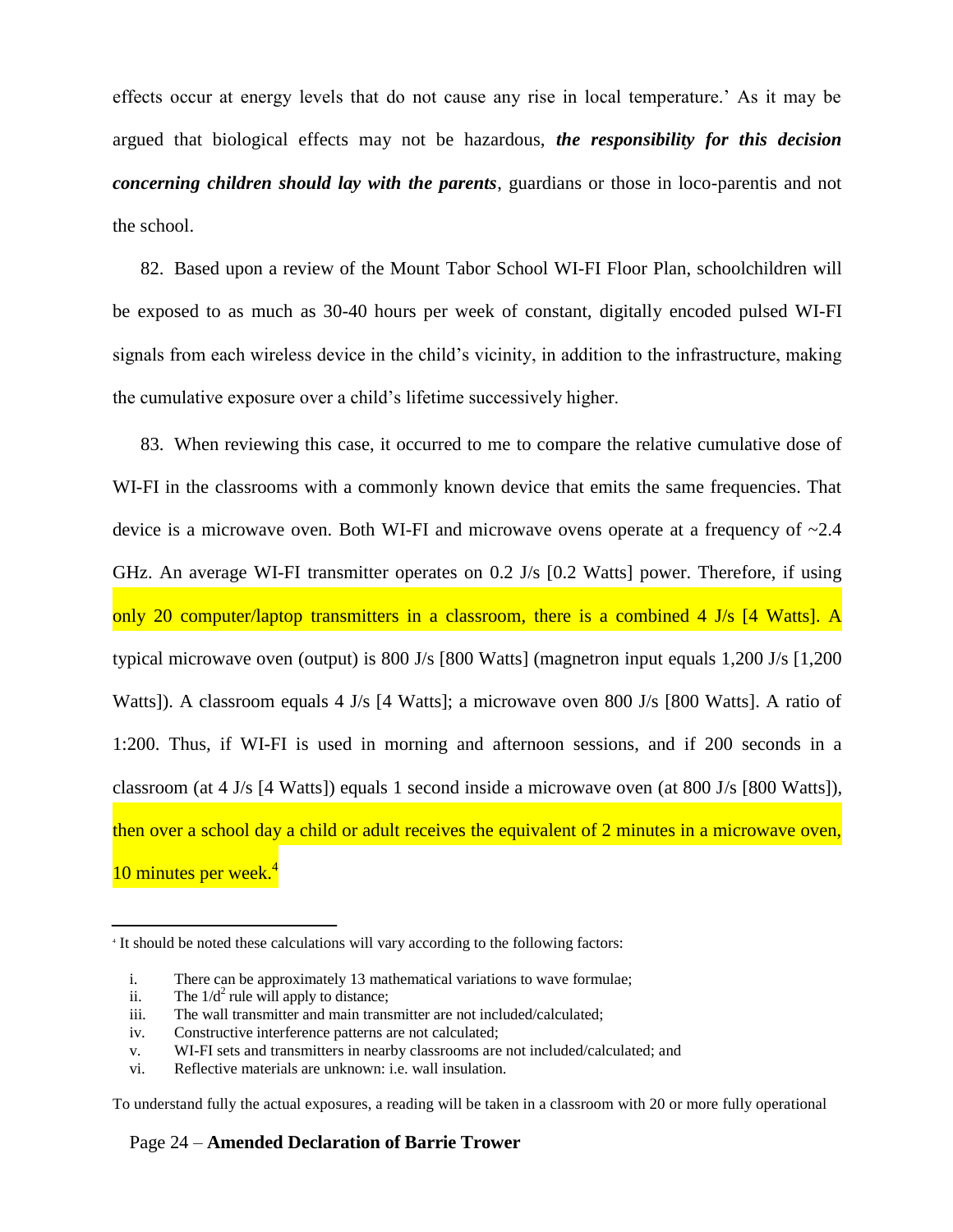84. **As a final word about cumulative dose, it must be stressed that a long-low exposure can be more dangerous than a short-high exposure**. By way of example, as I wrote in my published paper (co-written with Scientist Andrea Klein), *Wireless Laptops and Their Transmitters Using Microwaves in Schools*, [http://www.mastsanity.org/wifi/17/154-wireless](http://www.mastsanity.org/wifi/17/154-wireless-laptops-and-their-transmitters-using-microwaves-in-schools-a-report-by-barrie-trower.html,)[laptops-and-their-transmitters-using-microwaves-in-schools-a-report-by-barrie-trower.html,](http://www.mastsanity.org/wifi/17/154-wireless-laptops-and-their-transmitters-using-microwaves-in-schools-a-report-by-barrie-trower.html,) Permanent low-level microwave exposure can induce chronic nitrosative/oxidative stress; hence damage to mitochondrial DNA.

# **Conclusion**

# 85. There is a simple solution, use a cable and a plug or fibre optic cable to deliver the Internet.

86. With all of this evidence pointing to physical, mental and long-term disorders even long into the future (including cancers and mutant newborns), is this honestly worth the risk to our next generations for the sake of just a few metres of wire and a plug. As shown, the dangers of low-level, below-thermal microwaves, have been known to governments for >50 years. I was educated in microwave technology by the Military (United Kingdom) in the early 1960's, and even then we were instructed of these dangers. Nothing has changed to suddenly make microwaves safe.

87. The evidence for adverse effects of low-level microwave irradiation is currently strong and grows stronger with each new study. Using a cabled Internet system does not increase exposure.

88. I ask you, if a drink were reported in the 1950's to cause cancer and other ill effects, and if countless reports and epidemiologic and toxicologic studies and expert associations since showed these reports to be correct, would you give this to your children to drink, knowing they have their whole lives ahead of them? So what is the difference? It is simple. This product, pulsemodulated microwave radiation from WI-FI, is backed and financed by the most powerful

## Page 25 – **Amended Declaration of Barrie Trower**

computers and WI-FI transmission devices next to other classrooms (below, above, adjacent, etc.) with 20 or more fully operational transmission devices in each of those rooms.